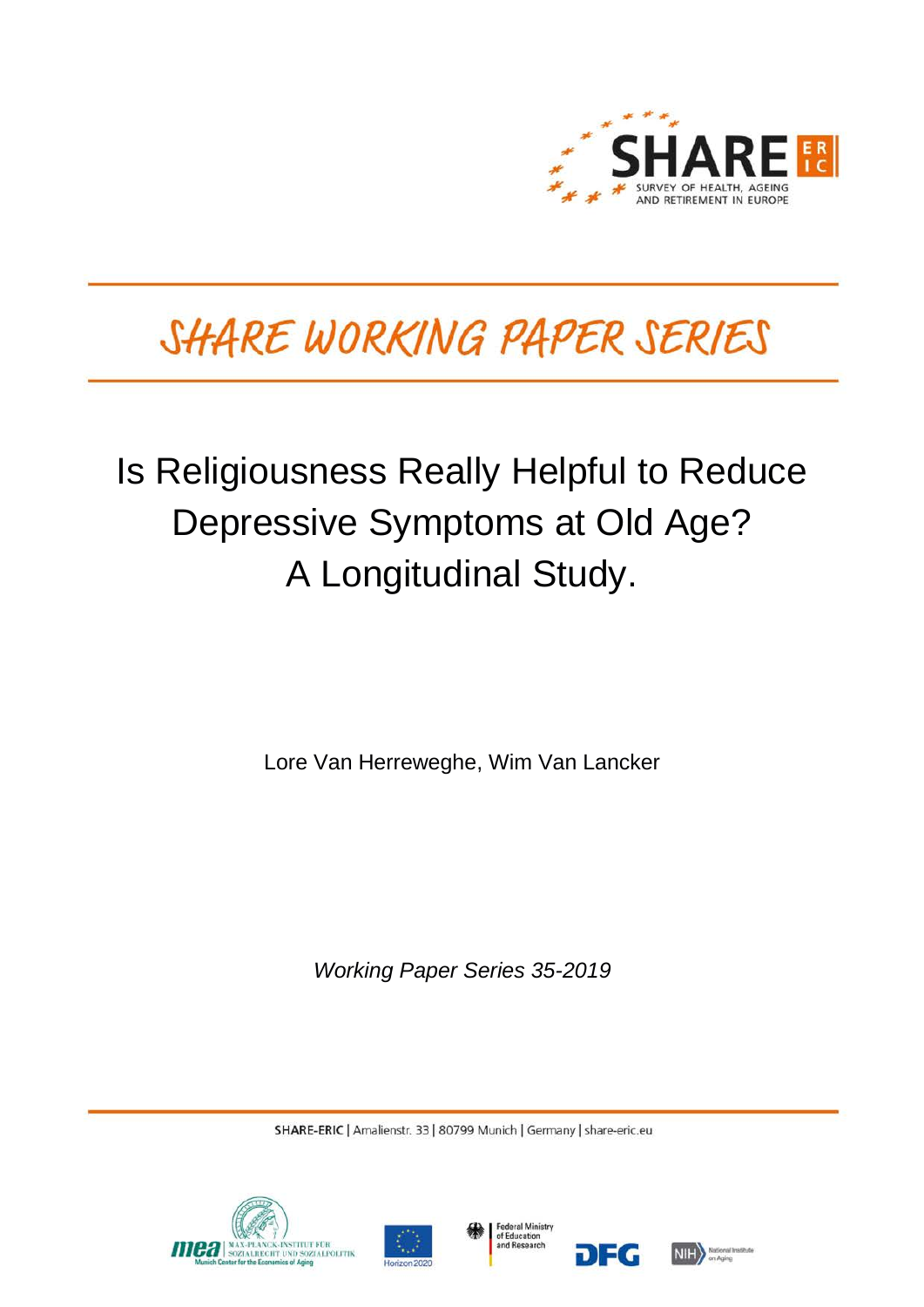# **Is Religiousness** *Really* **Helpful to Reduce Depressive Symptoms at Old Age?**

## **A Longitudinal Study.**

Lore Van Herreweghe<sup>1\*</sup>, Wim Van Lancker<sup>1,2</sup>

<sup>1</sup> Centre for Sociological Research, University of Leuven, Leuven, Belgium

<sup>2</sup> Herman Deleeck Centre for Social Policy, University of Antwerp, Antwerp, Belgium

\*Corresponding author E-mail: [lore.vanherreweghe@kuleuven.be](mailto:lore.vanherreweghe@kuleuven.be) (LVH)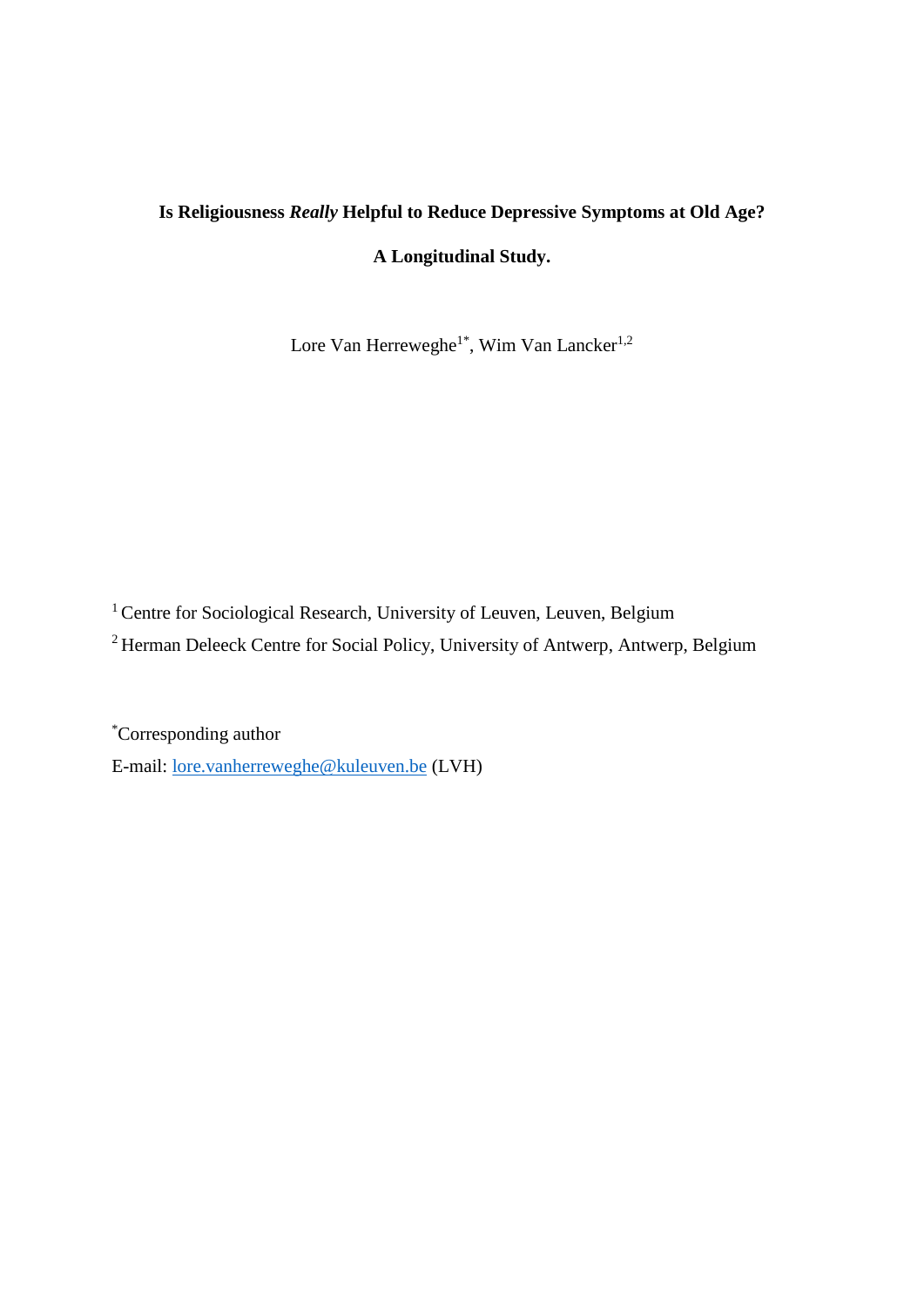# **Abstract**

### **Background**

Higher levels of religiousness are associated with better mental health outcomes, but most of previous research is cross-sectional, failing to address issues of selection and reverse causation.

### **Methods**

We assessed the longitudinal association between both public and private religiousness and depressive symptoms, drawing on data from 7,719 persons aged 65 and older of the Survey of Health, Ageing and Retirement in Europe (SHARE). Repeated measurements of different aspects of religiousness and depressive symptoms were used in random and fixed-effects models in order to assess the effect of changes in religious behavior on changes in depressive symptoms.

#### **Results**

Praying more than once a day was associated with more depressive symptoms ( $\beta$  = 0.150, 95%) CI: 0.003, 0.298) relative to individuals who never pray, adjusted for socio-demographic, physical health covariates and history of depression, but the comparison with the fixed effects model suggests that this is the result of a selection effect. Participating weekly or more in a religious organization was associated with fewer depressive symptoms ( $β = -0.219$ , 95% CI: -0.344, -0.094), but this appeared to be spurious after taking due account of possible confounders ( $\beta$  = -0.092, 95% CI: -0.223, 0.038). Focusing on within-persons changes, we found that participating in religious organizations weekly or more was associated with more depressive symptoms ( $β = 0.275, 95%$  CI: 0.075, 0.475).

### **Conclusion**

Our findings do not support that religious behavior, both public or private, may be beneficial for the mental health of older Europeans.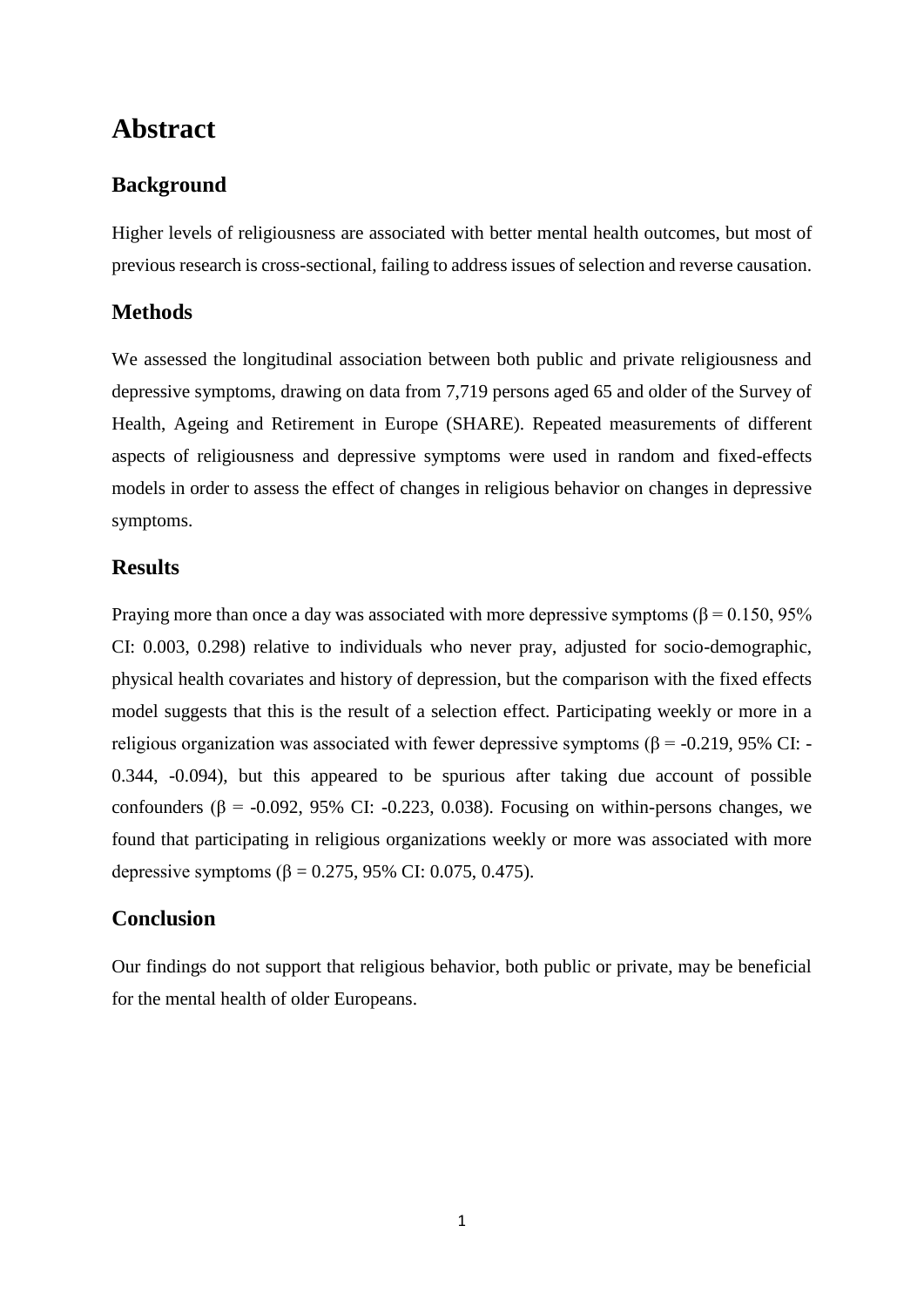## **Introduction**

Depression is among the most prevalent mental disorders in middle and high income countries and it is ranked as the leading cause of disability worldwide [1]. With a rapidly ageing population, depression amongst the elderly is therefore an important global public health concern. While old age can be a time of well-deserved rest with more spare time to spend with family, to engage in social and cultural activities and to enjoy life after all those working years, unfortunately it is often accompanied with a variety of challenges which are associated with depression: loneliness, poor social support, disability, deteriorating health, financial strains and poverty [2-4]. Depression is associated with decreased well-being and negative health outcomes, such as suicide [5] and cardiac disease [6]. For that reason, understanding the social origins of depressive symptoms is of utmost importance for public policies to be effective in improving quality of life in old age.

One of such social determinants is religious participation. The majority of previous research suggests fairly consistent yet modest protective effects of religious participation on depression, especially for religious service attendance [7-11]. This inverse association can be explained through two different pathways. First, religion as a personal practice, such as praying, might be a way to cope with stress, in turn reducing the likelihood that stress will develop into depressive symptoms. At some point in later life, stressful life-events are likely to happen, like sickness, the loss of a loved one, or changes in one's financial situation due to retirement. Given the higher frequency of occurrence of such life events in old age, religion as a personal practice may be of particular importance to the elderly [12]. Second, religion as a public activity provides social support through the communities of religious groups [13]. The support offered by these social groups can be understood as individuals who share the same interests, values and norms [14], or who assist each other with tasks, or financial assistance [12]. As social support is found to be an important condition of mental health and well-being, particularly for the older and retired population [15-17], participating in religious activities or communities might affect the risk of depression and depressive symptoms in a beneficial way. As such, religiousness as both a public social support and a personal coping strategy is an important element in the study of the social origins of mental ill-health.

Yet, studies that apply such multidimensional construct of religiosity find that particular forms of religiosity are associated with higher levels or incidence of depressive symptoms at old age [18-23]. It is mostly communal forms of religious participation rather than merely private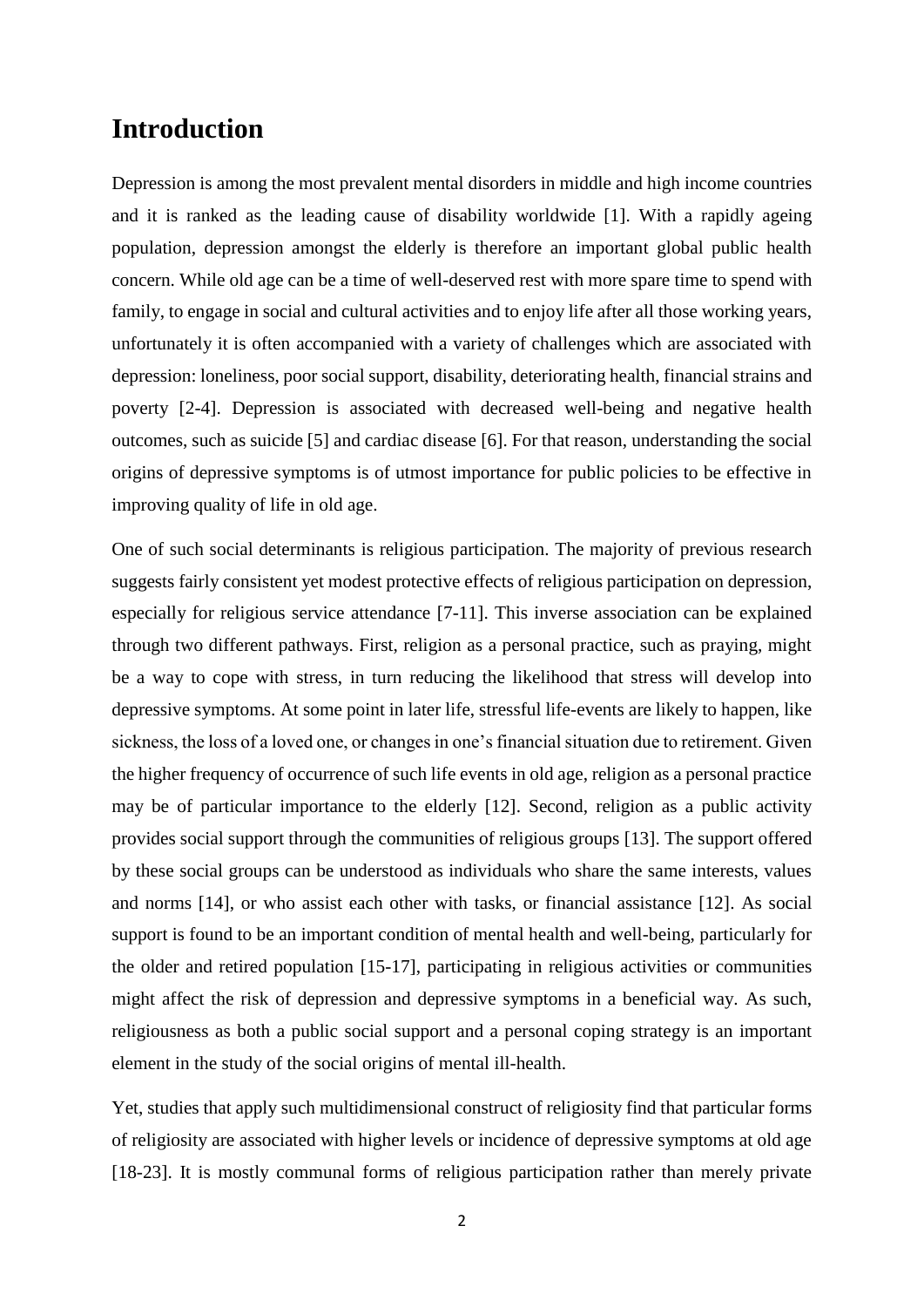practices, which are found to be protective against mental ill-health [8,9]. Therefore, it's essential to distinguish between different aspects of religiosity, since different dimensions can affect depressive symptoms at old age in different and possibly contradictory ways.

The main limitation in the current body of research on religiousness and depression is that the majority of studies are cross-sectional [9] and thus based on measures at only one point in time or without control for baseline depression. However, prior depression can affect subsequent religious behavior, which means that an inverse relationship between religious service attendance and depression can be the result of depressed individuals stopping religious service attendance, and not because service attendance protects against depression [24,25]. Evidence for such reverse causality is provided by Maselko et al. [24]. They find that women diagnosed with depression before age 18 were more likely to stop attending religious services in early adulthood, compared to women with adult-onset depression or no lifetime depression. Li et al. [26] find that women suffering from depression were less likely to subsequently attend religious services once or more per week four years later, compared to women who were not depressed in the past. This issue of reverse causation cannot be addressed based on data collected at a single point in time.

The small proportion of studies that did use longitudinal data to assess associations between religiousness and depression find protective effects of service attendance on depression in the United States (US). [26-29], but much less is known about the association outside the US. [30]. Ahrenfeldt et al. [8] examine the association between religiousness and health in 9 European countries. They find that participants who reported praying, took part in a religious organization, and were religiously educated had lower depressive symptoms compared to respondents who only prayed or were non-religious. Building upon that, they distinguish two patterns of religiosity i.e. restful religiousness (praying, taking part in a religious organization and being religiously educated) and crisis religiousness (only praying), which are suggested to influence health in different ways. The former is thought to be associated with good health, while the latter is thought to be associated with poor health.

This article expands the current literature on depression and religiousness in Europe by assessing the longitudinal association between different aspects of religiousness and depressive symptoms among elderly in Europe. In doing so, we expand the dominant cross-sectional between-persons approach in the current research on religiousness and depression with a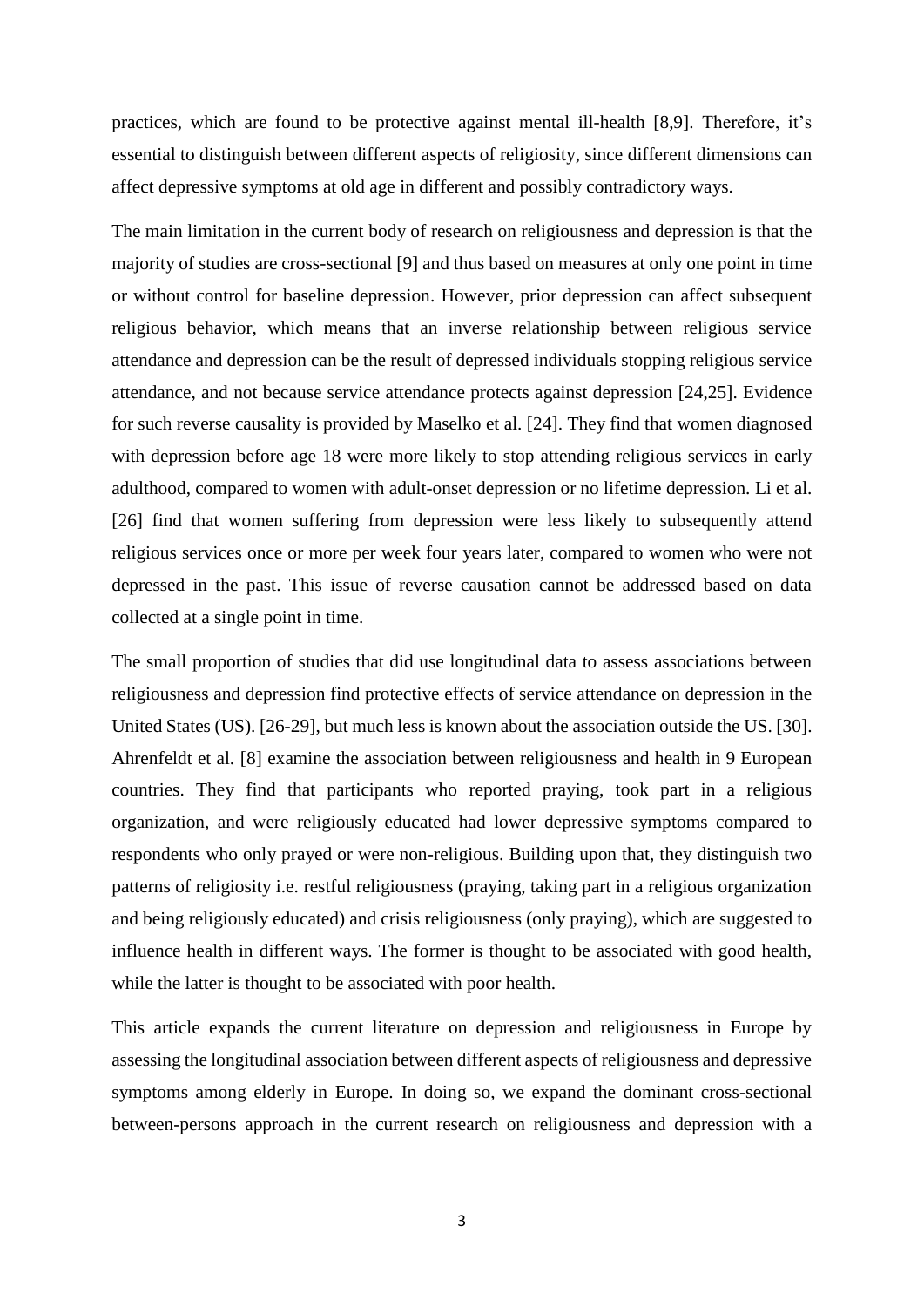longitudinal within-persons approach, as both religiousness and depressive symptoms are not fixed states, but characteristics changing over time, possibly in a causal way.

# **Methods**

## **Sample**

We draw data from the Survey of Health, Ageing and Retirement in Europe (SHARE) [31]. SHARE is a representative dataset of individuals aged 50 and older in 19 European countries and Israel. SHARE includes microdata on the socio-economic status and health status, both physical and mental, and allows the cross-national comparison of health indicators as well as the analysis of the determinants of health over time [4]. We select respondents aged 65 and older who entered the survey in wave 1 (2004-2005) and were followed-up in at least one subsequent wave (wave 2 (2006-2007), 4 (2011) or 5 (2013)). Wave 3 does not asses depressive symptoms or religiousness and is therefore excluded from the analyses. We include respondents with no missing values of depressive symptoms and religiousness at wave  $1$  (n = 7,719). This sample includes participants come from Austria, Germany, Sweden, Netherlands, Spain, Italy, Denmark, Greece, Switzerland, Belgium and Israel.

## **Measures**

#### **Assessment of depressive symptoms**

Depressive symptoms are repeatedly measured by means of the EURO-D scale in all four waves. This measurement of depression was developed by Prince et al. [32] and is a widely used validated indicator of late-life depression [33]. The score range is 0-12, with higher scores indicating higher levels of depressive symptoms. A threshold of 4 or above is used to indicate a clinically significant depression.

#### **Religiousness**

Religiosity is multidimensional and different aspects of religion may be associated with depression in a different way. Therefore, three measures of religiousness will be included in our models. The first two are repeatedly measured across all four waves, which allows us to assess the effect of changes in religious behavior on depressive symptoms. First, the public aspect of religiousness is measured by the question "Have you done any of these activities in the past month?: Taken part in a religious organization (church, synagogue, mosque, etc.)". In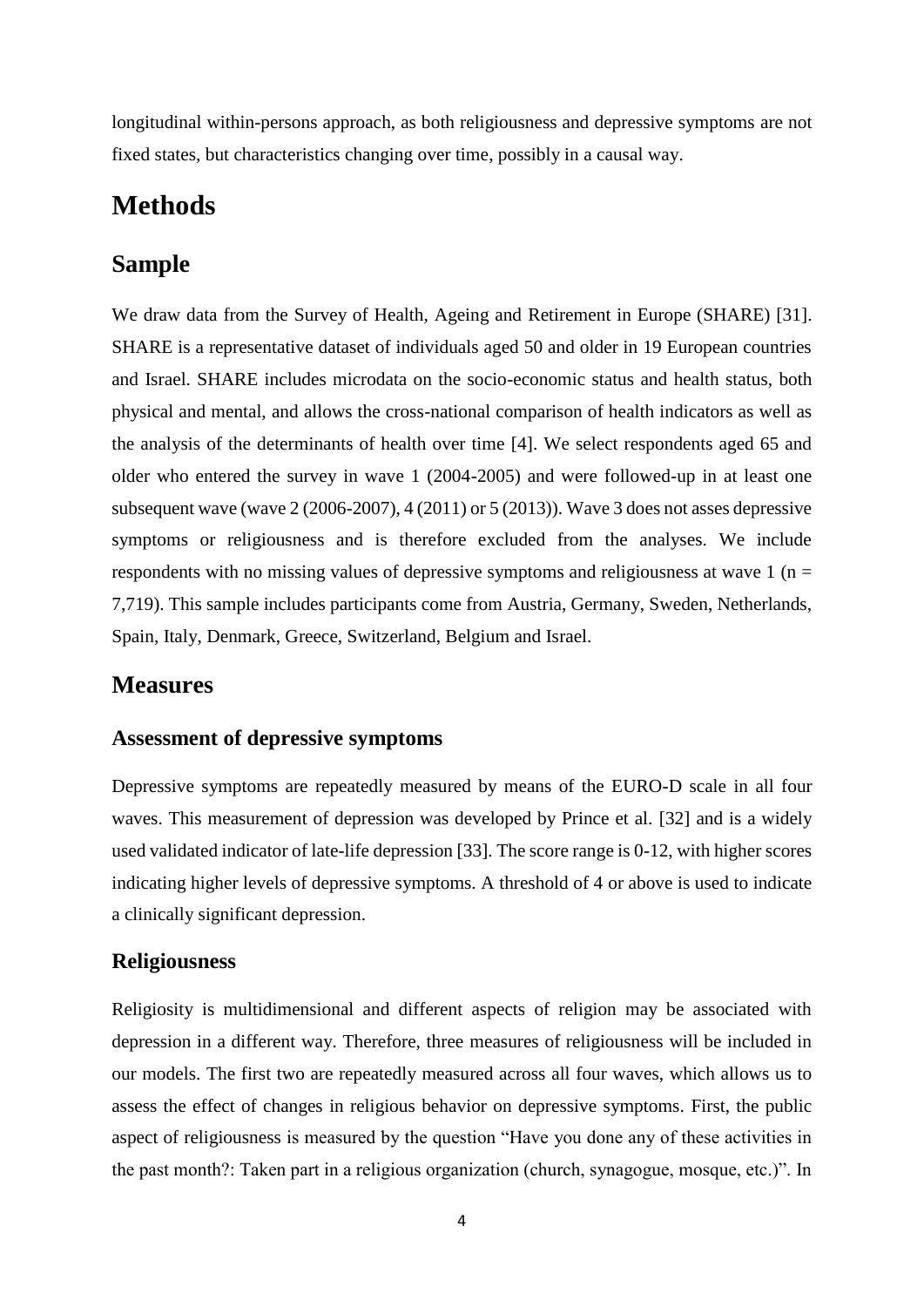waves 4 and 5, the question changed from how often in the past month participants had engaged in such activity to the past year. Answers on this question included the additional option of "less than every month". Responses are coded zero for 'Not participating or less than monthly' and one for 'Participating almost weekly or more'. Second, praying was assessed by the question "Thinking about the present, how often do you pray?" and captures the personal aspect of religious involvement. We categorized responses into never, less often than weekly, weekly or a couple of times a week, daily and more than once a day. Third, religious education was assessed only when entering the survey by the question "Have you been educated religiously by your parents?".

#### **Socio-demographic and health controls**

We include three time constant covariates, namely gender, and educational level. Highest educational level is grouped according to the International Standard Classification of Education [34] into primary school (classifications 0-1); lower secondary (classification 2); higher secondary (classifications 3-4); and tertiary education (classifications 5-6). The set of timevarying covariates which are all repeatedly measured across all four waves includes age, marital status, economic strain, four measures of physical health and info on personal depression history. Age is categorized in three age groups: 65-74, 75-79, 80-84 and 85 years old or older. Marital status is grouped in married, divorced/separated/never married, and widowed. Economic strain is a subjective indicator of financial distress ("Thinking of your household's total monthly income, would you say that your household is able to make ends meet?"), dichotomized into 'with difficulties', and 'easily'. The first indicator of physical health status is a binary variable indicating whether an individual reports at least one limitation in activities of daily living (ADL). These activities comprise tasks that are necessary for personal care, like showering and self-feeding. Second, a variable indicating whether a respondent reports at least one limitation in instrumental activities of daily living (IADL). These are tasks essential to maintain a living environment, such as shopping for groceries and preparing a hot meal. Third, self-rated health was assessed by a generic question dichotomized into good versus poor. Fourth, long-term health problems are assessed by respondents indicating whether they have any long-term health problems, illness, disability or infirmity. Finally, personal history of depression is assessed by questions on whether the respondent ever suffered from a major depression.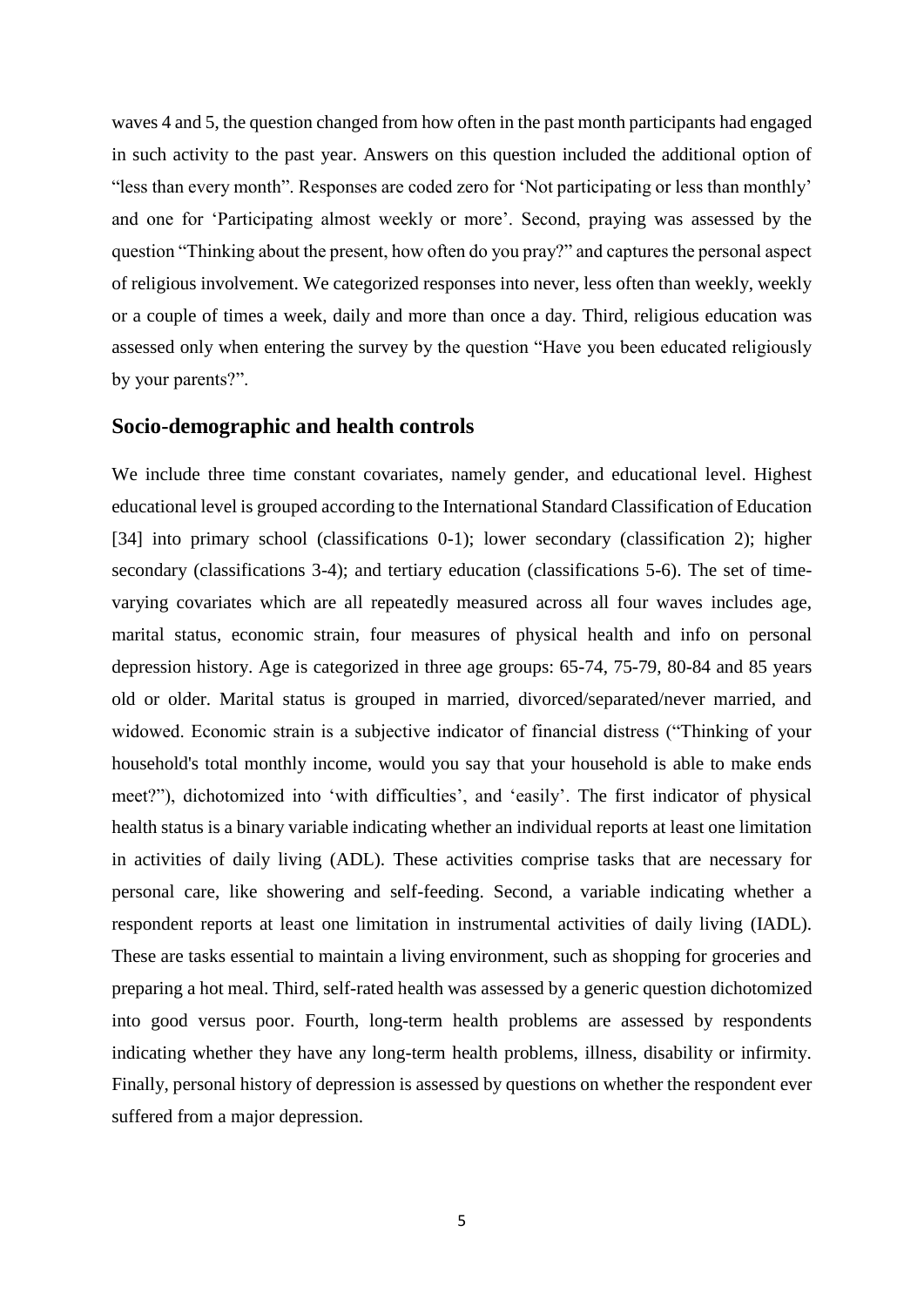#### **Statistical methods**

In OLS regression it is assumed that the observations in the sample are independent of each other. However, the same respondents contribute two or more records to our dataset which makes a direct application of OLS to our data inappropriate. To solve this dependence problem, we analyze the changes in depressive symptoms over time and explore the effects of timevarying measures of religiousness on individual depression outcomes by means of random and fixed-effects models. This way, the total number of waves is allowed to vary among respondents and respondents who are not surveyed in all waves are retained in the analyses. First, we estimate random effects models to estimate the effect of religiosity on depressive symptoms. Random effects models assume that unobserved differences between individuals that are constant over time are random [35], and allow us to assess the effects of both timevarying and time-constant variables.

The second specification is based on individual fixed-effects regressions which use withinindividual changes in religiousness while controlling for all measured and unmeasured timeinvariant confounders that differ across individuals [36,37]. An appealing feature of a fixed effects model is that the coefficient estimates are not biased by measured or unmeasured timeinvariant confounders, such as genetic differences and personality traits, which may play an essential role in the relation between religiosity and mental health. Failure to control for such characteristics may yield biased estimations of the observed association. Our fixed effects models can be expressed as

$$
y_{it} = \beta_0 + \beta_1 x_{it} + \beta_2 z_{it} + \alpha_i + \varepsilon_{it}
$$
 (1)

where  $y_{it}$  indicates the score on the depression scale for individual  $i$  at wave  $t$ . A set of measurements of religiousness (i.e. participating in a religious organization and frequency of praying) which varies over time is represented by the vector *xit* and a set of time-varying control variables  $z_{it}$  with each set their respective coefficients  $\beta_l$  and  $\beta_2$ . Coefficient  $\alpha_i$  is treated as a constant effect, which controls for time-invariant individual characteristics, and *εit* is the within-individual error term. The key distinction between the random and fixed effects model is whether  $\alpha_i$  is assumed to be correlated with the other covariates in the model. In a random effects model,  $\alpha_i$  is assumed to be independent of the other covariates, while in a fixed effects model  $\alpha_i$  represents the unmeasured confounding [37].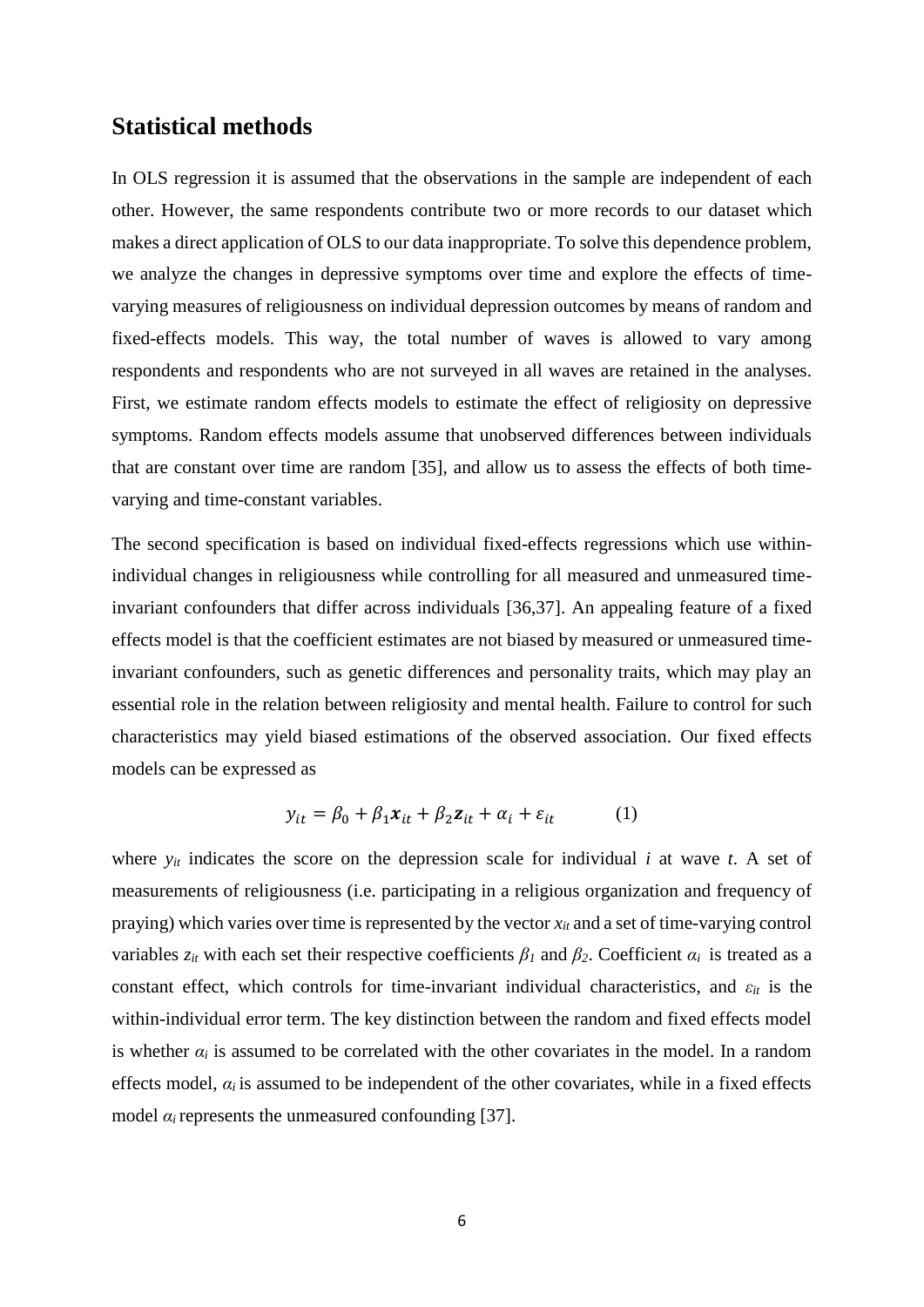We follow a stepwise approach to build the models, starting with models that control for age and wave only. We then incorporate time-varying, which includes marital status, financial situation, ADL, IADL, self-rated health, suffering from a long-term health problem, history of depression, and time-constant controls, which includes gender, educational level and being religiously educated. We estimate individual clustered robust standard errors for all estimates. All analyses are conducted using Stata version 15.1 (StataCorp LG, College Station, Texas). The code supporting this article is available upon request from the authors.

# **Results**

Sample baseline characteristics are summarized in Table 1. The mean number of depressive symptoms is 2.45 (SD = 2.31) with 26.7% of the respondents reporting a score  $\geq$  4, indicating a clinical depression. The vast majority of respondents (88.8%) does not participate in a religious organization or does so less than monthly. In terms of praying, 27.4% never prays, 15.4% prays less often than weekly, 19.2% weekly or a couple of times a week, 21.9% daily and 16.1% prays more than once a day. The mean age is 71 ( $SD = 6.35$ ). The majority of our respondents are Catholic (43.9%) or Protestant (26.4%). Only 0.8% is Muslim, and 6.7% is Jewish. 10.3% stated that they do not belong or feel attached to a religion. Approximately 46.9% of the respondents are men, 56.5% suffers from a long-term health problem, and 25.3% is widowed. It is important to note that religiousness varies across countries. Public religious participation levels are generally higher in Greece, Israel and Austria with respectively 31.3%, 14.7% and 11.6% of the respondents participating at least weekly or daily in a religious organization. Praying at least once a day is more common in Greece (62.0%), Italy (53.7%) and Switzerland (48.5%). Italy (97.5%), Greece (95.0%) and Spain (95.3%) have the highest percentage of respondents being religiously educated. Mean depression scores vary among countries as well. In Spain, the mean score on the depression scale was  $3.71$  (SD = 2.81) which makes it the country with the highest mean depression score, followed by Israel  $(2.99, SD =$ 2.66) and Italy (2.84,  $SD = 2.42$ ).

*Table 1.* Baseline Characteristics of Selected Respondents Aged 65 Years or Older in the Survey of Health, Ageing and Retirement, 2004 – 2013.

| <b>Characteristic</b> | No. of respondents | $\frac{6}{9}$ |
|-----------------------|--------------------|---------------|
|                       | $(n=7,719)^{b}$    |               |
| Health indicators     |                    |               |
| $EURO-D scorea$       | 2.45(2.31)         |               |
| EURO-D score $\geq 4$ | 2060               | 26.7          |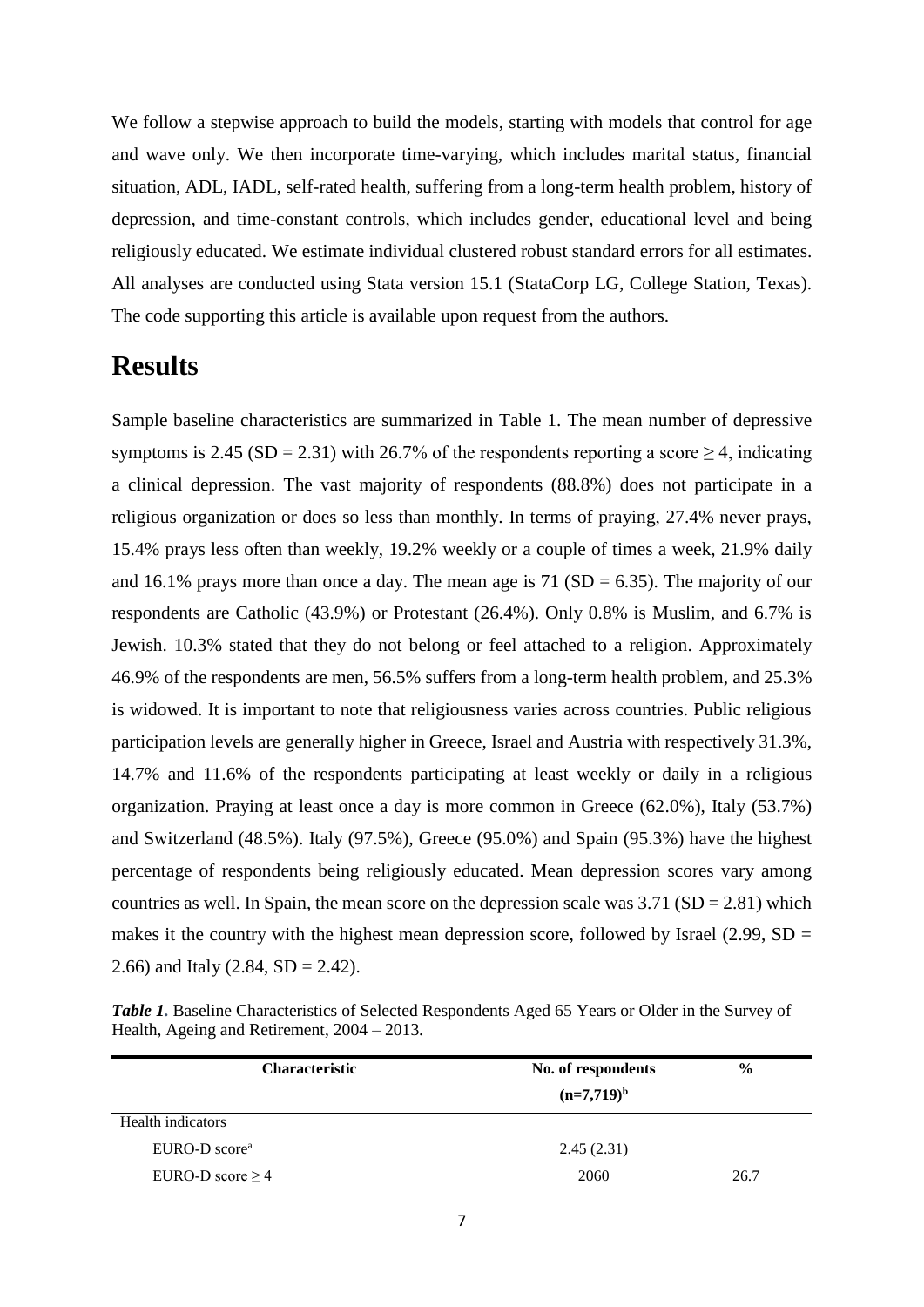| No. of limitations with ADL <sup>a</sup>             | 0.27(0.87)  |      |
|------------------------------------------------------|-------------|------|
| No. of limitations with IADL <sup>a</sup>            | 0.48(1.12)  |      |
| Self-reported bad or poor health                     | 5884        | 76.5 |
| Long-term health problems                            | 4358        | 56.5 |
| Religiosity indicators                               |             |      |
| Religiously educated                                 | 6036        | 78.2 |
| Never or less than monthly taken part in a religious | 6855        | 88.8 |
| organization (church, synagogue, mosque, etc.)       |             |      |
| At least weekly or more taken part in a religious    | 864         | 11.2 |
| organization (church, synagogue, mosque, etc.)       |             |      |
| Prays never                                          | 2117        | 27.4 |
| Prays less often than weekly                         | 1189        | 15.4 |
| Prays weekly or a couple of times a week             | 1481        | 19.2 |
| Prays daily                                          | 1688        | 21.9 |
| Prays more than once a day                           | 1244        | 16.1 |
| Protestant                                           | 2011        | 26.2 |
| Catholic                                             | 3362        | 43.9 |
| Orthodox                                             | 802         | 10.5 |
| Jewish                                               | 515         | 6.7  |
| Muslim                                               | 59          | 0.8  |
| Other                                                | 124         | 1.6  |
| None                                                 | 790         | 10.3 |
| Demographic characteristics                          |             |      |
| Age, years <sup>a</sup>                              | 73.25(6.35) |      |
| Female                                               | 4172        | 54.1 |
| Male                                                 | 3547        | 46.9 |
| Married, registered partnership and living together  | 5056        | 65.5 |
| Separated, divorced or never married                 | 712         | 9.2  |
| Widowed                                              | 1951        | 25.3 |
| Socioeconomic characteristics                        |             |      |
| Primary school (ISCED 0-1)                           | 3272        | 42.7 |
| Lower secondary (ISCED 2)                            | 1327        | 17.3 |
| Higher secondary (ISCED 3-4)                         | 2000        | 26.1 |
| Tertiary education (ISCED 5-6)                       | 1058        | 13.8 |
| Having difficulties to make ends meet                | 2120        | 38.2 |

Abbreviations: ADL, activities of daily living; EURO – D, depression symptoms scale running from 0 to 12; IADL, instrumental activities of daily living; ISCED, International Standard Classification of Education.

<sup>a</sup>Expressed as mean values (standard deviations).

<sup>b</sup>Sample sizes vary due to missing values for 'Having difficulties to make ends meet' ( $n = 5,547$ ), educational level ( $n = 7,656$ ), and self-rated health ( $n = 7,697$ ).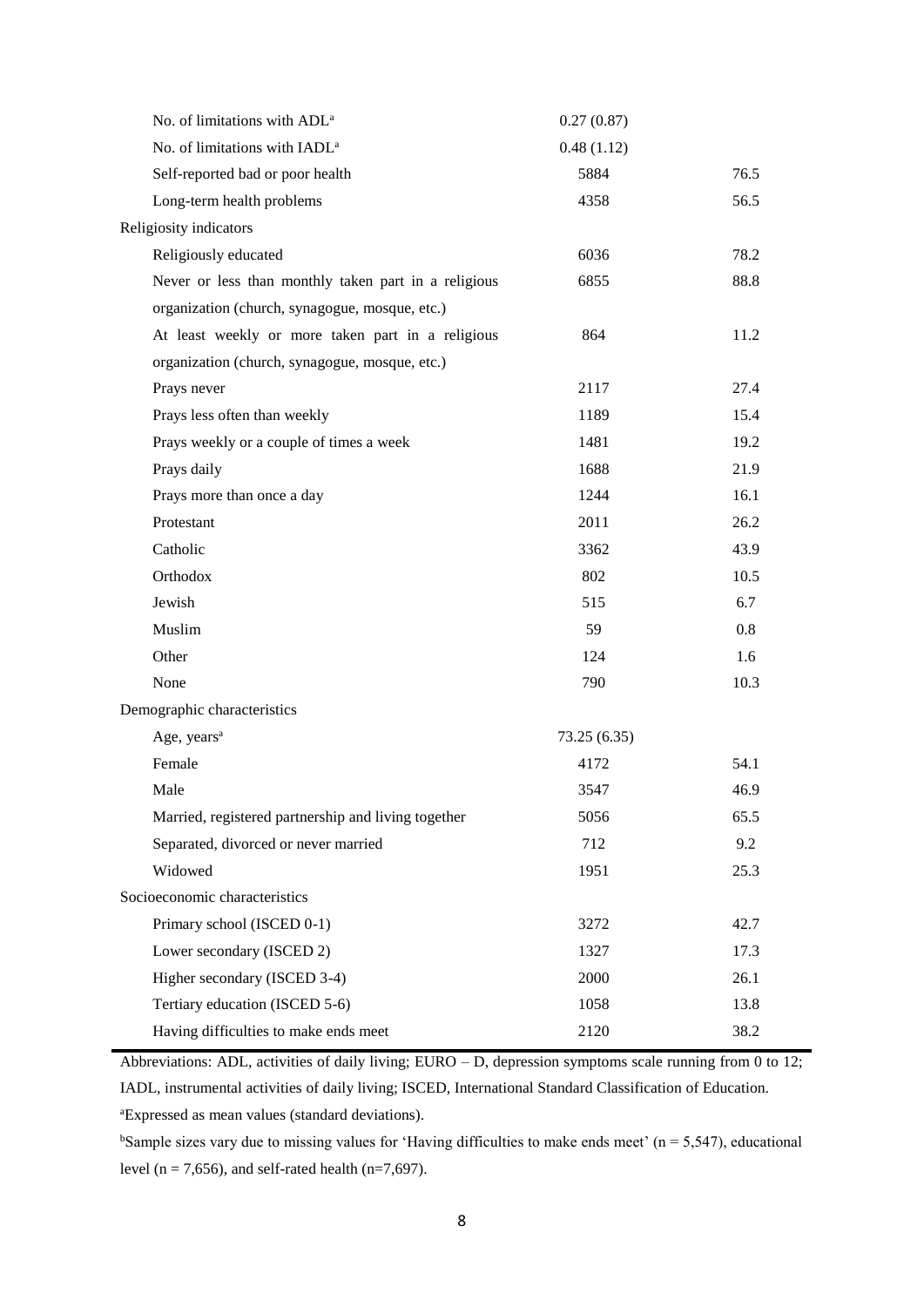The estimates of model 1 (Table 2) show that participation in religious organizations ( $\beta$  = -0.219, 95% CI: -0.344, -0.094) is significantly associated with fewer depressive symptoms, after adjusting for age and survey wave. Praying daily ( $\beta$  = 0.428, 95% CI: 0.303, 0.554) and more than once a day ( $\beta$  = 0.588, 95% CI: 0.445, 0.731) are associated with a higher score on the depression scale. Results of model 2 show that being a woman  $(6 = 0.463, 95\% \text{ CI}$ : 0.362, 0.564), widowed (β = 0.285, 95% CI: 0.165, 0.404), having financial difficulties (β = 0.488, 95% CI: 0.387, 0.588), limitations in activities of daily living (β = 0.811, 95% CI: 0.657, 0.964), limitations in instrumental activities of daily living ( $\beta$  = 0.895, 95% CI: 0.774, 1.015), long-term health problems (β = 0.399, 95% CI: 0.313, 0.484), poor self-reported health (β = 0.479, 95% CI: 0.391, 0.567), and having suffered from depression in the past (β = 1.201, 95% CI: 1.083, 1.320) are all associated with higher levels of depressive symptoms. Focusing on the measures of religiosity, we see that public religious involvement is not significantly associated anymore with fewer depressive symptoms ( $\beta$  = -0.092, 95% CI: -0.223, 0.039). The private aspect of religiosity, praying more than once a day ( $\beta$  = 0.150, 95% CI: 0.003, 0.298) is significantly associated with more depressive symptoms, after controlling for several sociodemographic and health controls, history of depression, country, and survey wave.

| <b>Characteristic</b>                                |          | Model 1 <sup>a</sup>                      | Model 2 <sup>a</sup> |                                           |  |
|------------------------------------------------------|----------|-------------------------------------------|----------------------|-------------------------------------------|--|
|                                                      | β        | 95% CI                                    | $\beta$              | 95% CI                                    |  |
| Exposure of interest                                 |          |                                           |                      |                                           |  |
| Participating in religious organization <sup>b</sup> | $-0.219$ | $-0.344$<br>$-0.093$                      | $-0.092$             | $-0.223$<br>0.039                         |  |
| Frequency of praying <sup>c</sup>                    |          |                                           |                      |                                           |  |
| Prays less often than weekly                         | 0.017    | $-0.103$<br>0.138                         | $-0.093$             | $-0.223$<br>0.037                         |  |
| Prays weekly or a couple of times a                  | 0.068    | $-0.052$<br>0.189<br>$\ddot{\phantom{a}}$ | $-0.125$             | $-0.255$<br>0.005                         |  |
| week                                                 |          |                                           |                      |                                           |  |
| Prays daily                                          | 0.428    | 0.303<br>, 0.554                          | 0.066                | $-0.065$<br>0.298                         |  |
| Prays more than once a day                           | 0.588    | 0.445<br>0.73                             | 0.150                | 0.003<br>0.298                            |  |
| Religiously educated                                 | $-0.013$ | $-0.043$<br>0.017<br>$\mathbf{r}$         | 0.024                | $-0.007$<br>0.055                         |  |
| Socio-demographic and health controls                |          |                                           |                      |                                           |  |
| Age <sup>d</sup>                                     |          |                                           |                      |                                           |  |
| 70-74 years                                          | 0.092    | $-0.002$<br>0.186<br>$\mathbf{A}$         | $-0.028$             | $-0.131$<br>0.074<br>$\mathbf{r}$         |  |
| 75-79 years                                          | 0.377    | 0.262<br>0.492<br>$\ddot{\phantom{a}}$    | 0.189                | 0.069<br>0.309<br>$\ddot{\phantom{a}}$    |  |
| 80-84 years                                          | 0.791    | 0.651<br>0.930<br>$\mathbf{r}$            | 0.266                | 0.122<br>0.410<br>$\mathbf{r}$            |  |
| 85 years and older                                   | 0.989    | 0.798<br>1.180<br>$\mathbf{r}$            | 0.160                | $-0.039$<br>0.359<br>$\ddot{\phantom{a}}$ |  |
| Educational level <sup>e</sup>                       |          |                                           |                      |                                           |  |
| Lower secondary (ISCED 2)                            |          |                                           | $-0.101$             | $-0.239$<br>0.037<br>$\ddot{\phantom{a}}$ |  |
| Higher secondary (ISCED 3-4)                         |          |                                           | $-0.123$             | $-0.250$<br>0.003<br>$\mathbf{r}$         |  |
| Tertiary education (ISCED 5-6)                       |          |                                           | $-0.236$             | $-0.378$<br>$-0.094$                      |  |
| Female                                               |          |                                           | 0.463                | 0.362<br>0.564<br>$\ddot{\phantom{a}}$    |  |

|  |                                                                             | Table 2. Random Effects Models, Religiousness and Depressive Symptoms Among Respondents |
|--|-----------------------------------------------------------------------------|-----------------------------------------------------------------------------------------|
|  | Aged 65 Years or Older, Survey of Health, Ageing and Retirement, 2004-2013. |                                                                                         |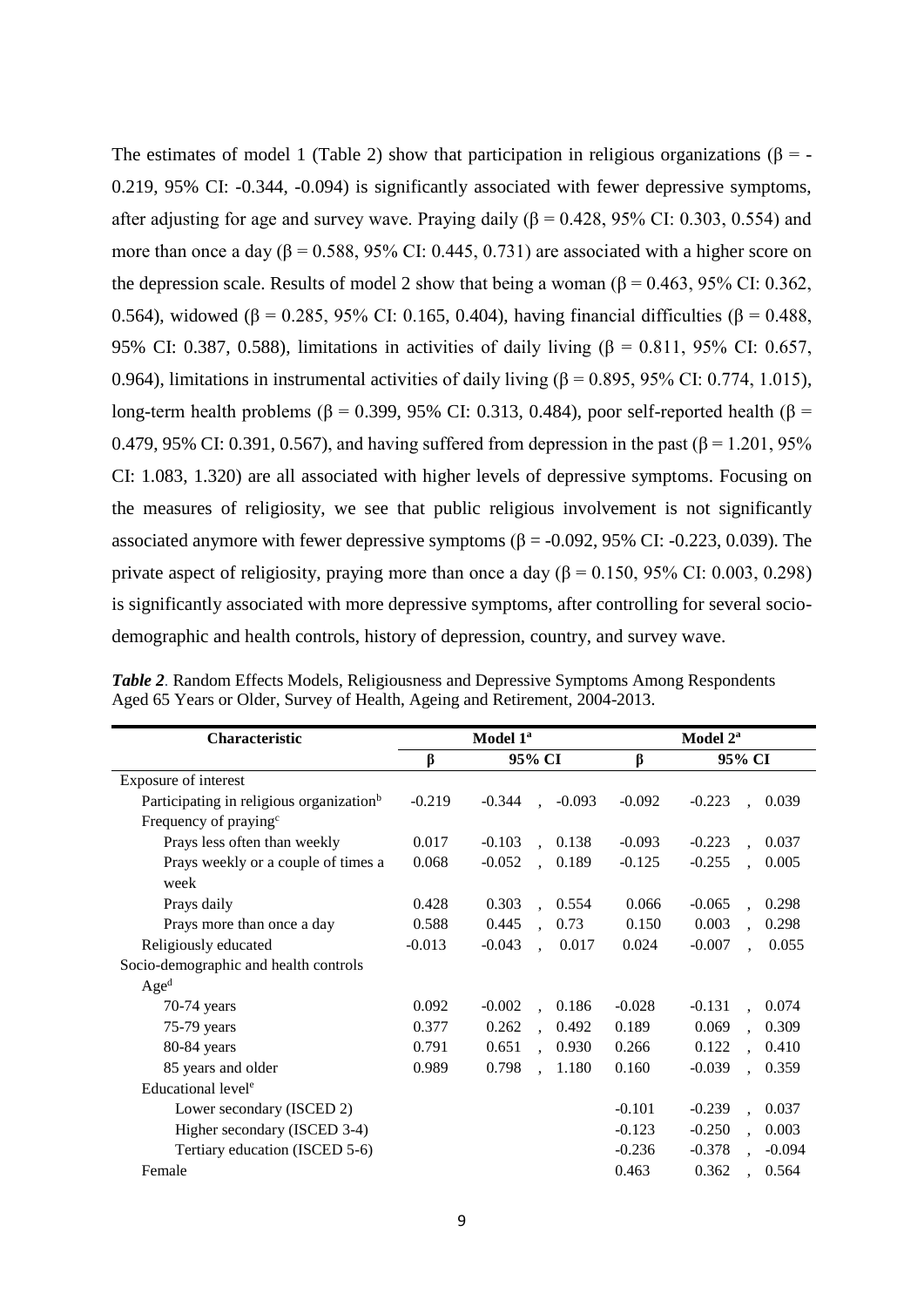| Divorced, separated or never married <sup>f</sup>  | 0.111 | $-0.036$<br>0.257 |
|----------------------------------------------------|-------|-------------------|
| Widowedf                                           | 0.285 | 0.404<br>0.165    |
| Having difficulties to make ends meet <sup>g</sup> | 0.488 | 0.387<br>0.588    |
| <b>ADL</b>                                         | 0.811 | 0.964<br>0.657    |
| <b>IADL</b>                                        | 0.895 | 0.774<br>1.015    |
| Self-rated health <sup>h</sup>                     | 0.479 | 0.391<br>0.567    |
| Long-term health problem                           | 0.399 | 0.484<br>0.313    |
| History of depression                              | 1.201 | 1.320<br>1.083    |

Abbreviations: ADL, activities of daily living; CI, confidence interval; IADL, instrumental activities of daily living; ISCED, International Standard Classification of Education.

<sup>a</sup> Models included survey-wave and country effects.

<sup>b</sup> Reference category: Never participates or less than monthly.

<sup>c</sup> Reference category: Prays never.

<sup>d</sup> Reference category:  $65 - 69$  years.

<sup>e</sup> Reference category: Primary school ISCED (0-1).

<sup>f</sup> Reference category: Married, registered partnership and living together.

<sup>g</sup> Reference category: Easily and fairly easy to make ends meet.

<sup>h</sup> Reference category: excellent and good self-rated health.

Results from the fixed-effects models are presented in Table 3. Here, we control for unobserved individual heterogeneity that may be correlated with our explanatory variables. Model 3 only controls for age and survey wave. The results show that changes in public ( $\beta$  = 0.097, 95% CI: -0.082, 0.275) and private (β = 0.124, 95% CI: -0.122, 0.370) religious involvement are not significantly associated with changes in depressive symptoms. In model 4, we see that public religiousness ( $\beta$  = 0.275, 95% CI: 0.075, 0.475) is significantly related to more depressive symptoms. No significant effects are found for private religious involvement ( $\beta$  = -0.173, 95%) CI: -0.471, 0.124). Furthermore, changes in financial difficulties ( $\beta$  = 0.239, 95% CI: 0.068, 0.410), activity limitations in daily living ( $\beta$  = 0.452, 95% CI: 0.201, 0.703), limitations in instrumental activities of daily living ( $\beta$  = 0.692, 95% CI: 0.509, 0.874), and self-rated health  $(\beta = 0.157, 95\% \text{ CI: } 0.019, 0.295)$ , and suffered from a depression in the past ( $\beta = 0.622, 95\%$ ) CI: 0.443, 0.801) are associated with increases in depressive symptoms.

|  |                                                                        | Table 3. Fixed-Effects Models, Religiousness and Depressive Symptoms Among Respondents Aged |  |
|--|------------------------------------------------------------------------|---------------------------------------------------------------------------------------------|--|
|  | 65 Years or Older, Survey of Health, Ageing and Retirement, 2004-2013. |                                                                                             |  |

| <b>Characteristic</b>                                |          | Model 3 <sup>a</sup> | Model 4 <sup>a</sup> |                   |  |  |
|------------------------------------------------------|----------|----------------------|----------------------|-------------------|--|--|
|                                                      | ß        | 95% CI               | β                    | 95% CI            |  |  |
| Exposure of interest                                 |          |                      |                      |                   |  |  |
| Participating in religious organization <sup>b</sup> | 0.097    | $-0.082$<br>0.275    | 0.275                | 0.075<br>0.475    |  |  |
| Frequency of praying <sup>c</sup>                    |          |                      |                      |                   |  |  |
| Prays less often than weekly                         | $-0.040$ | $-0.213$<br>0.134    | $-0.139$             | $-0.354$<br>0.076 |  |  |
| Prays weekly or a couple of times a                  | $-0.054$ | 0.144<br>$-0.251$    | $-0.181$             | $-0.426$<br>0.062 |  |  |
| week                                                 |          |                      |                      |                   |  |  |
| Prays daily                                          | 0.086    | $-0.139$<br>0.311    | $-0.145$             | $-0.416$<br>0.126 |  |  |
| Prays more than once a day                           | 0.124    | $-0.122$<br>0.371    | $-0.173$             | $-0.471$<br>0.124 |  |  |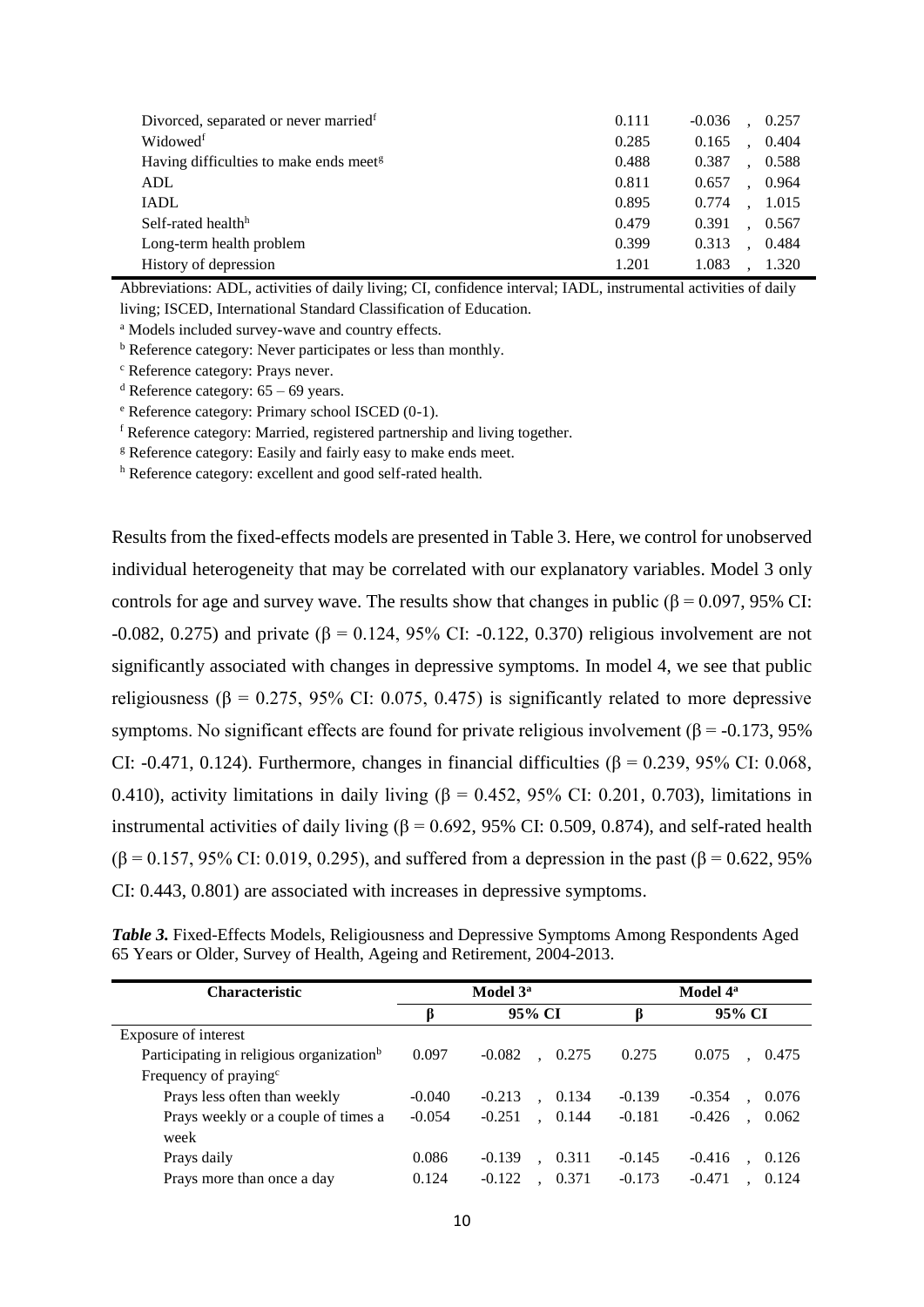Socio-demographic and health controls

| Age <sup>d</sup>                                   |          |          |                      |          |          |          |                      |       |
|----------------------------------------------------|----------|----------|----------------------|----------|----------|----------|----------------------|-------|
| 70-74 years                                        | $-0.155$ | $-0.309$ | $\ddot{\phantom{a}}$ | $-0.001$ | $-0.129$ | $-0.321$ |                      | 0.062 |
| $75-79$ years                                      | $-0.231$ | $-0.481$ | $\ddot{\phantom{a}}$ | 0.019    | $-0.115$ | $-0.417$ | $\ddot{\phantom{a}}$ | 0.186 |
| 80-84 years                                        | $-0.050$ | $-0.414$ | $\ddot{\phantom{a}}$ | 0.314    | $-0.130$ | $-0.561$ |                      | 0.300 |
| 85 years and older                                 | $-0.021$ | $-0.535$ |                      | 0.493    | $-0.050$ | $-0.669$ |                      | 0.570 |
| Divorced, separated or never married <sup>e</sup>  |          |          |                      |          | 0.054    | $-3.207$ |                      | 1.849 |
| Widowed <sup>e</sup>                               |          |          |                      |          | 0.489    | $-0.049$ |                      | 1.030 |
| Having difficulties to make ends meet <sup>f</sup> |          |          |                      |          | 0.239    | 0.068    |                      | 0.410 |
| ADL                                                |          |          |                      |          | 0.452    | 0.201    |                      | 0.703 |
| <b>IADL</b>                                        |          |          |                      |          | 0.692    | 0.509    | $\ddot{\phantom{a}}$ | 0.874 |
| Self-rated health <sup>g</sup>                     |          |          |                      |          | 0.157    | 0.019    | $\ddot{\phantom{a}}$ | 0.295 |
| Long-term health problem                           |          |          |                      |          | 0.098    | $-0.039$ |                      | 0237  |
| History of depression                              |          |          |                      |          | 0.622    | 0.443    |                      | 0.801 |

Abbreviations: ADL, activities of daily living; CI, confidence interval; IADL, instrumental activities of daily living.

<sup>a</sup> Models included survey-wave fixed-effects.

<sup>b</sup> Reference category: Never participates or less than monthly.

<sup>c</sup> Reference category: Prays never.

<sup>d</sup> Reference category:  $65 - 69$  years.

<sup>e</sup> Reference category: Married, registered partnership and living together.

<sup>f</sup> Reference category: Easily and fairly easy to make ends meet.

<sup>g</sup> Reference category: excellent and good self-rated health.

## **Discussion**

This study adds to the scarce longitudinal evidence of religiousness and its effects on depression using data from 11 European countries. Our findings confirm that religious behavior is associated with depressive symptoms in old age and that the strength and direction of this association varies among different aspects of religiosity. The results of our random effects models show that participation in religious organizations (public religious involvement) is associated with fewer depressive symptoms, while higher frequency of praying (private religious practice) is associated with higher levels of depressive symptoms. However, the protective effect of public religious involvement vanishes when we take due account of possible confounders (financial difficulties, sex, ill health, disability, education, country and personal history of depression), suggesting a spurious relationship. For example, respondents who less frequently attend a church service report higher levels of depressive symptoms merely due to health problems, or because they suffered from a depression in the past. Furthermore, we find that sex, educational level, perceived financial situation and physical health all significantly affect depressive symptoms.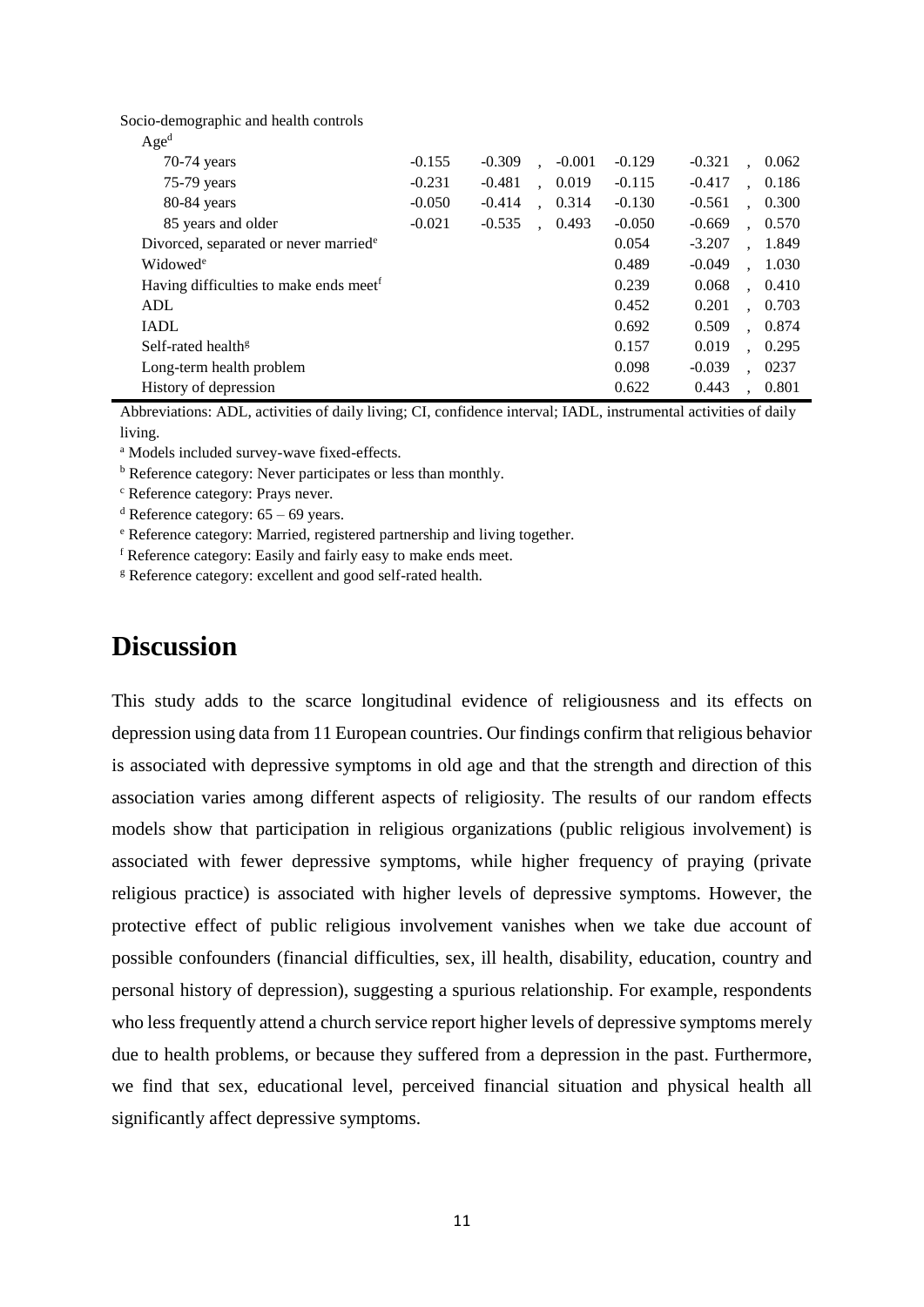A key challenge in this field of research is selection: is the association between religiousness and mental health the result of religiousness influencing mental health, or are there unobserved characteristics that may confound their relationship? We attempt to address this issue by means of fixed-effects modelling which accounts for all time-constant characteristics that may influence the association between religiosity and depressive symptoms, without explicitly measuring them. This ensures that our estimates are not biased by time-invariant confounders such as genetic differences and personality traits, which may play an essential role in the relation between religiosity and mental health. Focusing on within-person variation, we find that changes in public religious behavior predict changes in depressive symptoms in a positive way, with higher levels of church attendance predicting higher levels of depressive symptoms. This finding seems counter-intuitive with previous longitudinal research on religiousness and depression in the U.S. [26-29]. It might be that in Europe, public religious participation is losing its significance, due to increasing religious individualization [38], which might explain our contradictory findings. In that case, merely participating in these activities may not be sufficient to benefit from the social support offered by religious organizations. It may be necessary to be a "true believer" [39] or to be "more religious" [8] and internalize religious meanings and values also privately, and not solely by attending religious services. Yet, no significant effect is found for praying when looking at within-persons variations in praying behavior, which is in contrast with the results of our random effects model but in line with previous research suggesting much weaker or no associations between private practice measures of religiosity and health [30]. The different estimates of the private aspect of religiosity between the random effects and fixed-effects approaches suggest a selection effect i.e. individuals with higher scores on the depression scale are more likely to pray multiple times a day, and continue to do so, compared with less depressed respondents. It is plausible that prolonged reliance on prayer may lead to neglecting professional help, which subsequently leads to rising levels of depressive symptoms. However, we have no evidence that changes in praying behavior are accompanied by changes in the number of depressive symptoms.

Our study has several advantages over the current state of the literature. First, we use a large, representative, longitudinal sample of older Europeans, as many of the studies on religiousness and old age depression are based on unrepresentative sample, which for example, include only older adults treated in a mental health [20, 21] or clinical setting [40], or focus on the U.S. [10] like the majority of the research on depression and religiousness [30]. Second, we have repeated measures on participation in religious organizations and frequency of praying, in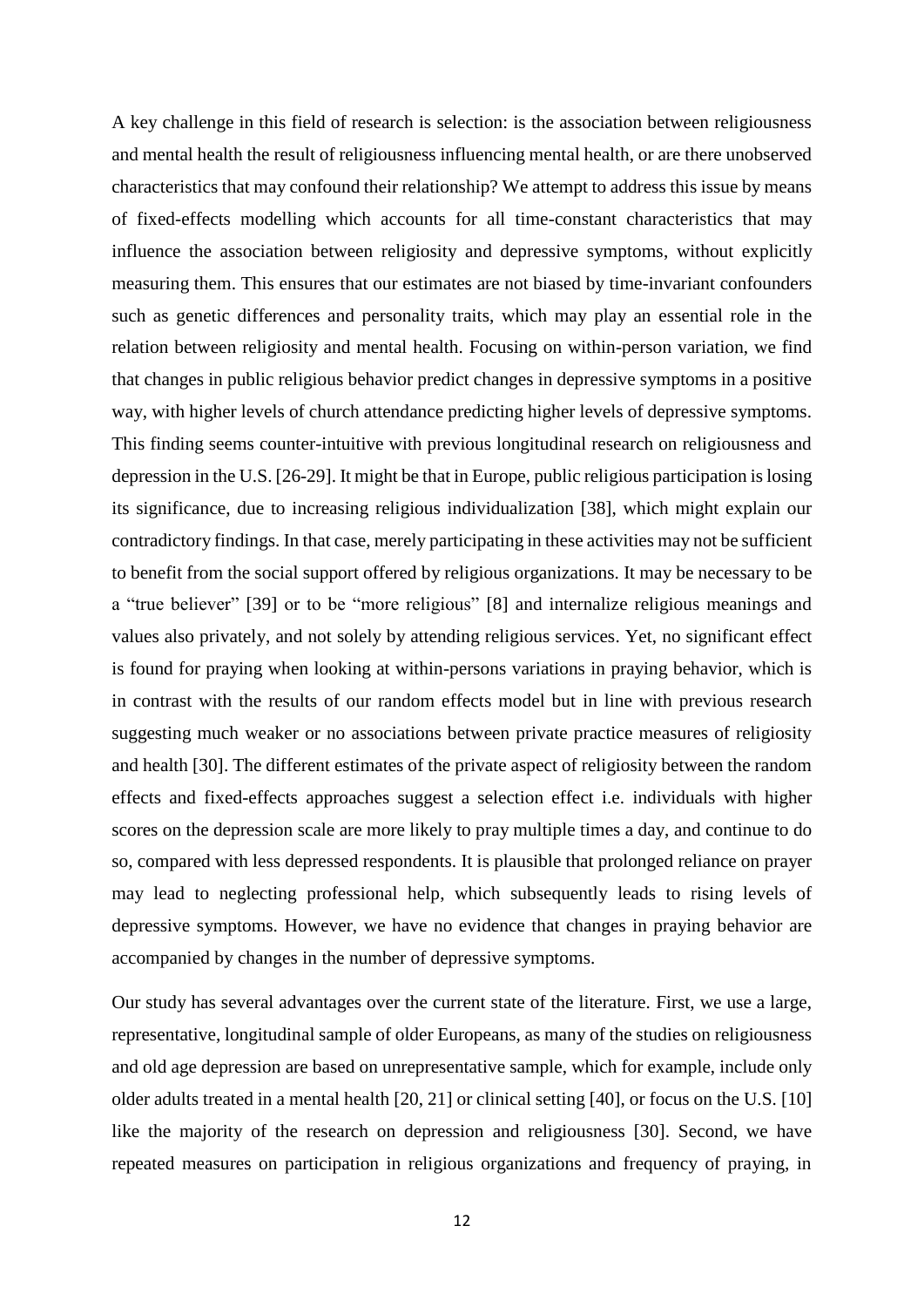addition to information on whether the respondent was religiously educated, which we considered simultaneously, as these different aspects of religiosity are found to affect depression in different ways [8, 10, 41]. Third, most evidence for the relationship between religiosity and depression is based on cross-sectional designs, precluding causal inference [9]. Using fixed and random effects models, we are able to study specifically the effect of changes in religiosity on changes in depressive symptoms. To date, the issue of which estimator is preferred for survey panel models has not been fully resolved yet. The choice of model is usually assessed by means of the Hausman test, which tests whether the individual-specific fixed-effects modelled in random effects are correlated with the exposure variables [42]. We rejected the null hypothesis that they are not, which makes a fixed-effects model more appropriate. However, the outcome of the Hausman test is not the only aspect to take into account when choosing the appropriate model. In the context of mental health and depression, we cannot be sure that the model we are testing includes all variables that are likely to jointly influence depression and religious involvement. It is plausible that some omitted sources of variation in depressive symptoms correlate with our predictors which makes a fixed-effects model preferable as well. Variables like genetics or personal characteristics, are difficult to measure and can, when not included in the model, produce a specification error in a random effects model [35,36]. We see the use of both methods as a contribution to the research on depressive symptoms and religiousness at old age, as with the random effects models we are able to estimate the effects of time constant characteristics, while the fixed effects models accounts for all unmeasured time constant confounding.

Some limitations should be acknowledged. While we do control for unmeasured time-constant confounding in our fixed effects models, unmeasured time-varying confounding remains a potential source of bias. Therefore the estimates may not be interpreted as causal. Changes in religiousness may be correlated with changes in other variables associated with depressive symptoms. For example, older persons may increase their religious involvement after the occurrence of certain life-events, such as the death of a relative, or the birth of a grandchild. Additionally, in a fixed effects model, the current values of the error term are prohibited to be correlated with past, present and future values of the independent variables [37]. However if current scores on the depression scale affect future religious behavior, the error term is necessarily correlated with future religiousness. This assumption of strict exogeneity can be problematic as individuals suffering from a major depressive disorder are found to be more likely to subsequently stop attending religious services [24,26]. Although we addressed this by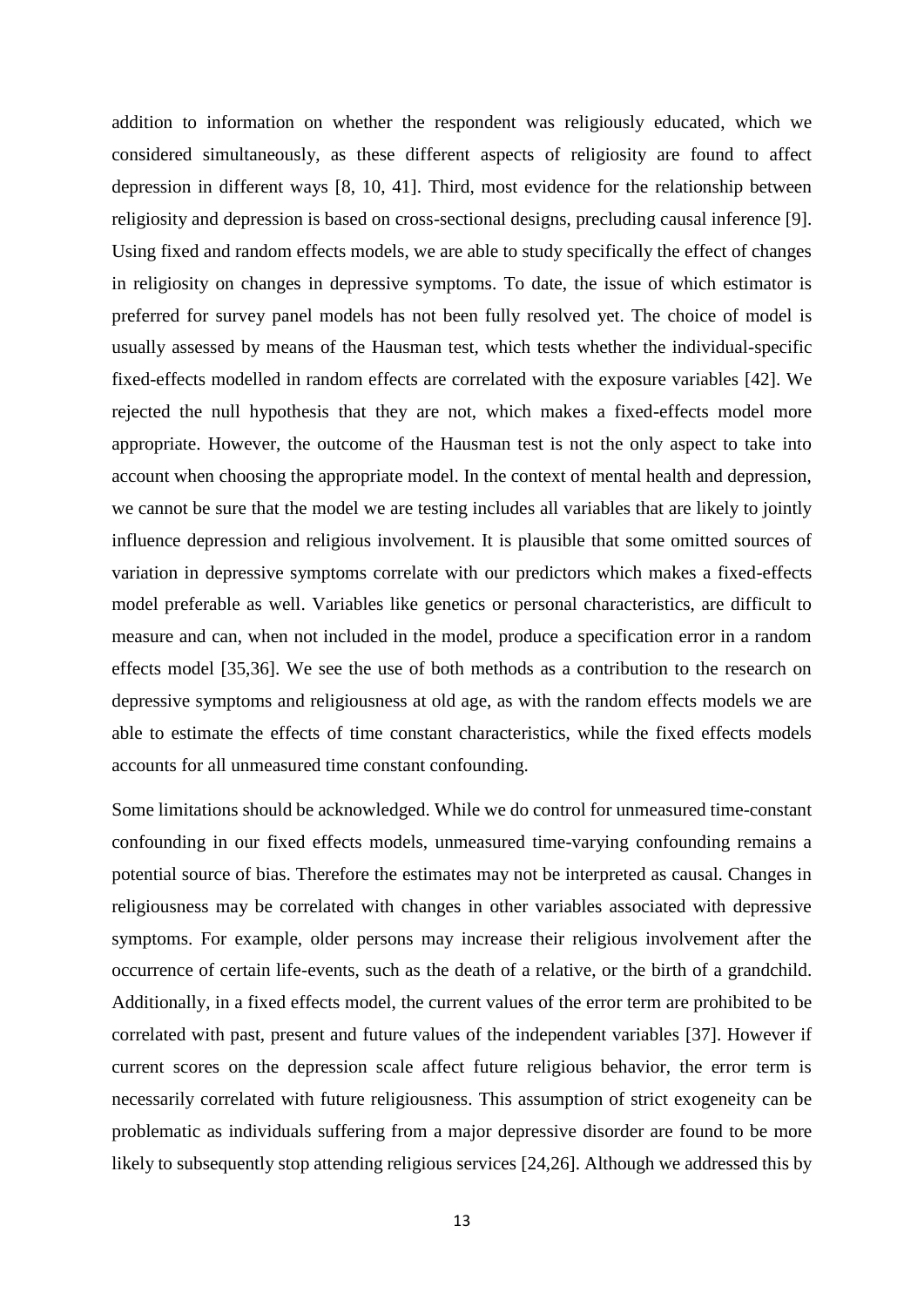controlling for history of depression, the possibility of reverse causation cannot be fully ruled out in a fixed effect setting.

This study extends prior rigorous research on the relationship between depressive symptoms and religious involvement in old age by assessing their longitudinal relationship in a representative sample of older Europeans. Our analyses demonstrate that public and individual religious involvement are associated with depressive symptoms, but in different ways. Public religious involvement measured as participation in religious activities is associated with fewer depressive symptoms, but this relationship appears to be spurious. When focusing on withinpersons changes, we find that changes in church attendance are associated with higher levels of depressive symptoms, even after controlling for changes in health and financial status, history of depression and all time-constant characteristics. Regarding private religious involvement, praying is associated with more depressive symptoms. Yet, our findings suggest that this is due to a selection effect. Our findings do not provide evidence that public policy and healthcare interventions to support religious behavior, both public or private, are effective in reducing depressive symptoms in old age.

# **Acknowledgements**

This paper uses data from SHARE Waves 1, 2, 4, and 5 (DOIs: 10.6103/SHARE.w1.611, 10.6103/SHARE.w2.611, 10.6103/SHARE.w4.611, 10.6103/SHARE.w5.611), see Börsch-Supan A, Brandt M, Hunkler C, Kneip T, Korbmacher J, Malter F, et al. [31] for methodological details. The SHARE data collection has been primarily funded by the European Commission through FP5 (QLK6-CT-2001-00360), FP6 (SHARE-I3: RII-CT-2006-062193, COMPARE: CIT5-CT-2005-028857, SHARELIFE: CIT4-CT-2006-028812) and FP7 (SHARE-PREP: N°211909, SHARE-LEAP: N°227822, SHARE M4: N°261982). Additional funding from the German Ministry of Education and Research, the Max Planck Society for the Advancement of Science, the U.S. National Institute on Aging (U01\_AG09740-13S2, P01\_AG005842, P01\_AG08291, P30\_AG12815, R21\_AG025169, Y1-AG-4553-01, IAG\_BSR06-11, OGHA\_04-064, HHSN271201300071C) and from various national funding sources is gratefully acknowledged (see www.share-project.org).

## **References**

1. World Health Organization. Depression: fact sheet. 2018 March 22 [cited 2019 Feb 5]. Available from:<http://www.who.int/news-room/fact-sheets/detail/depression>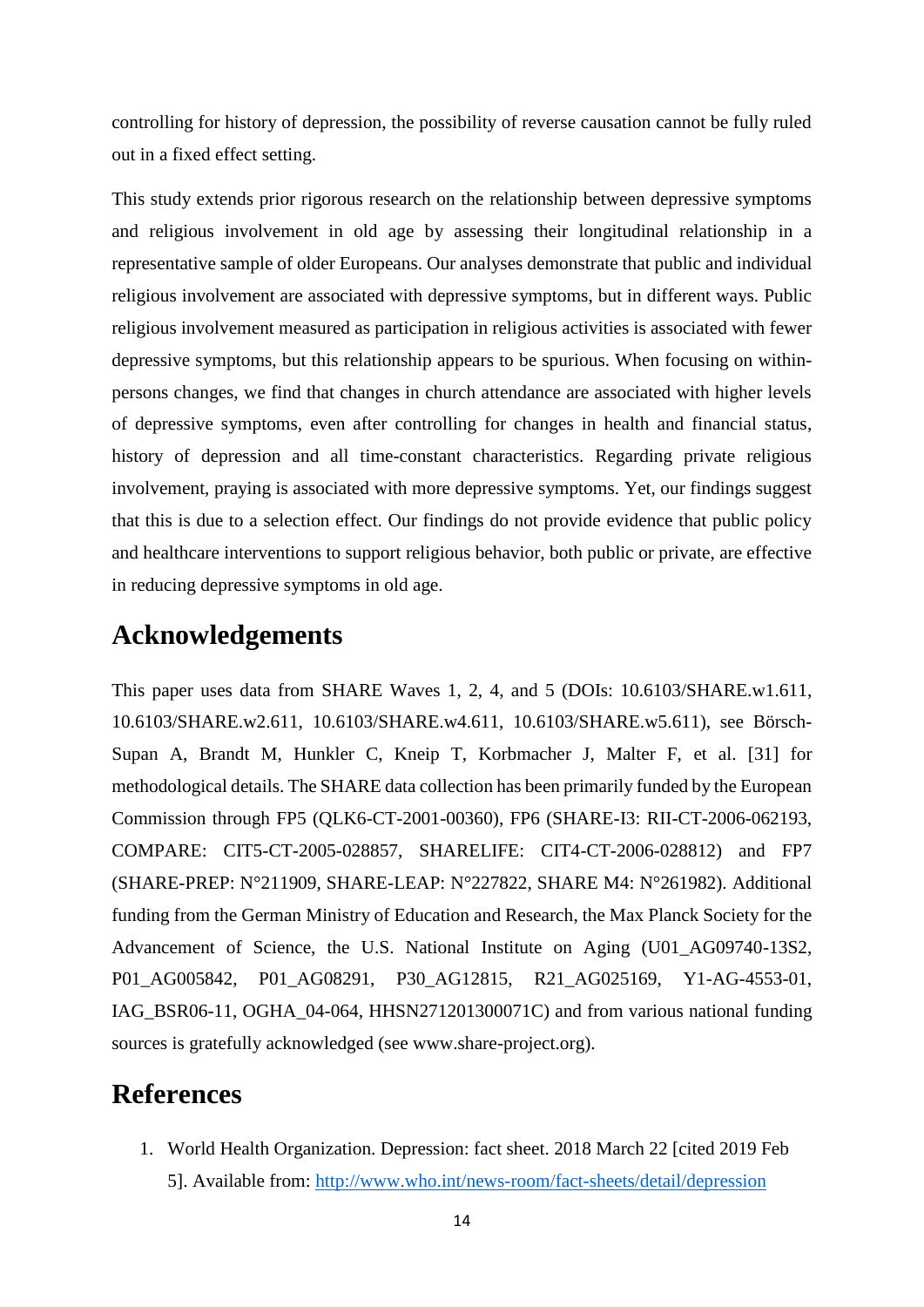- 2. Cacioppo JT, Hawkley LC, Thisted RA. Perceived social isolation makes me sad: 5 year cross-lagged analyses of loneliness and depressive symptomatology in the Chicago Health, Aging, and Social Relations Study. Psychol Aging*.* 2010; 25: 453-463.
- 3. Blazer DG. Depression and social support in late life: a clear but not obvious relationship. Aging & Mental Health*.* 2005; 9: 497-499.
- 4. Buber I, Engelhard H. The association between age and depressive symptoms among older men and women in Europe. Findings from SHARE. Compar Pop Stud. 2011; 36: 103-126.
- 5. Conwell Y, Duberstein PR, Caine ED. Risk factors for suicide in later life. Biological psychiatry. 2002; 52: 193-204.
- 6. Huang CQ, Dong BR, Lu ZC, Yue JR, Liu QX. Chronic diseases and risk for depression in old age: a meta-analysis of published literature. Ageing research reviews. 2010; 9: 131-141.
- 7. AbdAleati NS, Mohd Zaharim N, Mydin YO. Religiousness and mental health: systematic review study. J Relig Health. 2016; 55: 1929-1937.
- 8. Ahrenfeldt LJ, Möller S, Andersen-Ranberg K, et al. Religiousness and health in Europe. Eu J Epidemiol. 2017; 32: 921-929.
- 9. VanderWeele TJ. Religion and health: a synthesis. Spirituality and religion within the culture of medicine: From evidence to practice. 2017; 357-401.
- 10. Balbuena L, Baetz M, Bowen R. Religious attendance, spirituality, and major depression in Canada: a 14-year follow-up study. The Canadian Journal of Psychiatry. 2013; 58: 225-232.
- 11. Koenig HG. Religion and Mental Health: Research and Clinical Applications. Academic Press; 2018.
- 12. Idler EL, Musick MA, Ellison CG, George LK, Krause N, Ory MG, et al. Measuring multiple dimensions of religion and spirituality for health research: conceptual background and findings from the 1998 General Social Survey. Research on Aging. 2003; 25: 327-365.
- 13. Durkheim E. The elementary forms of the religious life, a study in religious sociology. New York, NY: Collier; 1961.
- 14. Ellison CG, Levin JS. The religion-health connection: evidence, theory, and future directions. Health Education & Behavior*.* 1998; 25: 700-720.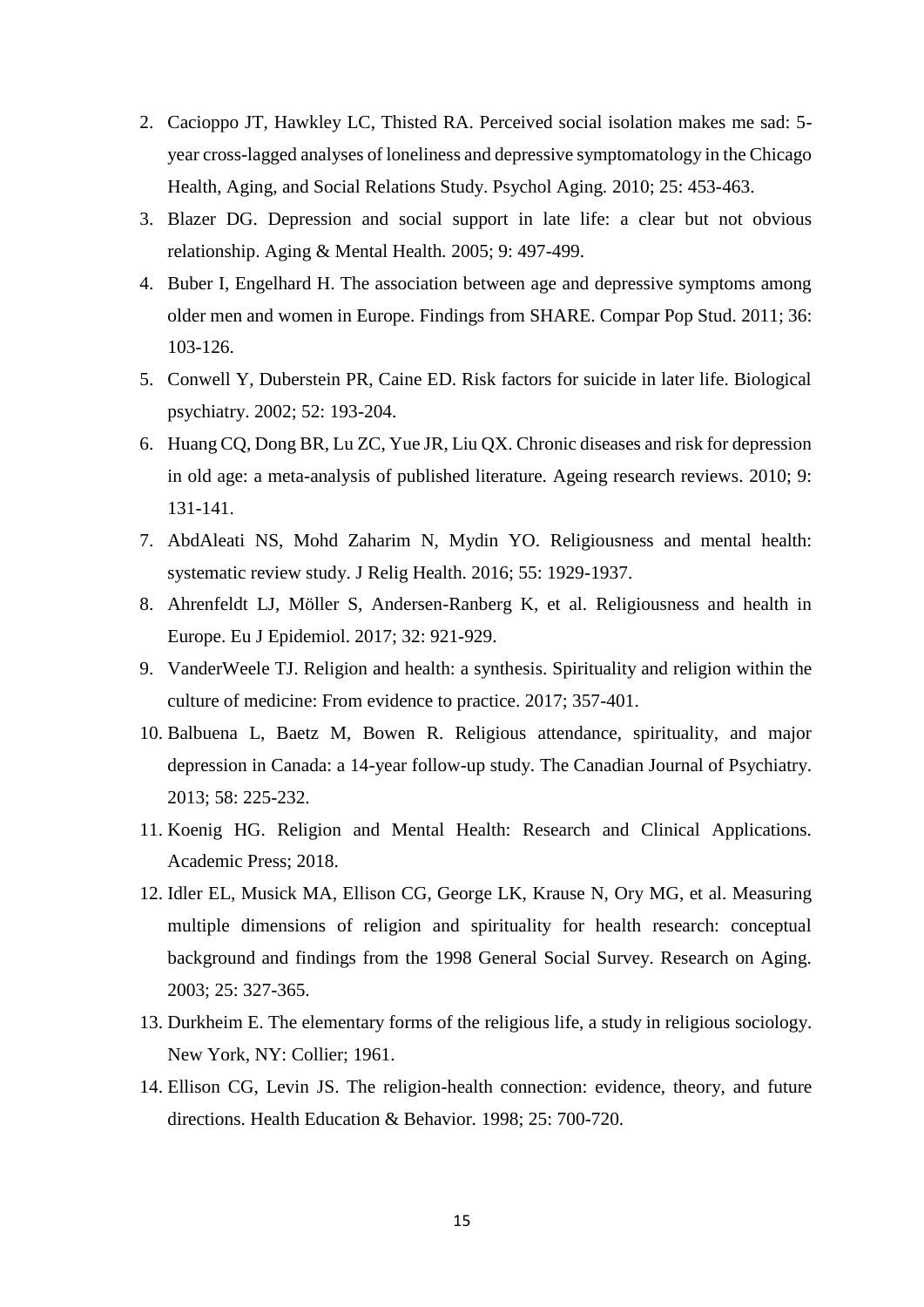- 15. Chi I, Chou KL. Social support and depression among elderly Chinese people in Hong Kong. The International Journal of Aging and Human Development. 2001; 52; 231- 252.
- 16. Kawachi I, Berkman LF. Social ties and mental health. J Urban Health. 2001; 78: 458- 467.
- 17. Tomaka J, Thompson S, Palacios R. The relation of social isolation, loneliness, and social support to disease outcomes among the elderly. J Aging Health. 2006; 18: 359- 384.
- 18. Braam AW, Hein E, Deeg DJ, Twisk JW, Beekman AT, van Tilburg, et al. Religious involvement and 6-year course of depressive symptoms in older Dutch citizens: results from the Longitudinal Aging Study Amsterdam. J Aging Health*.* 2004; 16: 467-489.
- 19. Chatters LM. Religion and health: public health research and practice. Ann rev public health*.* 2000; 21: 335-367.
- 20. Cruz M, Schulz R, Pincus HA, Houck PR, Bensasi S, Reynolds III CF. The association of public and private religious involvement with severity of depression and hopelessness in older adults treated for major depression. Am J Geriatr Psychiatry. 2009; 17: 503-507.
- 21. Hayward RD, Owen AD, Koenig HG, Steffens DC, Payne ME. Religion and the presence and severity of depression in older adults. Am J Geriatr Psychiatry*.* 2012; 20: 188-192.
- 22. Strawbridge WJ, Shema SJ, Cohen RD, Roberts RE, Kaplan GA. Religiosity buffers effects of some stressor on depression but exacerbates others. Journal Gerontol Ser B: Pshychol Sc Soc Sc. 1998; 53: 118-126.
- 23. Levin J. Religion and mental health among Isreali Jews: findings from the SHARE-Israel study. Soc Indic Res*.* 2013; 113: 769-784.
- 24. Maselko J, Hayward RD, Hanlon A, Buka S, Meador K. Religious service attendance and major depression: a case of reverse causality?. American journal of epidemiology. 2012; 175: 576-583.
- 25. VanderWeele TJ. Re:"Religious service attendance and major depression: a case of reverse causality?". American journal of epidemiology. 2013; 177: 275-276.
- 26. Li S, Okereke OI, Chang SC, Kawachi I, VanderWeele TJ. Religious service attendance and lower depression among women—a prospective cohort study. Annals of Behavioral Medicine. 2016; 50: 876-884.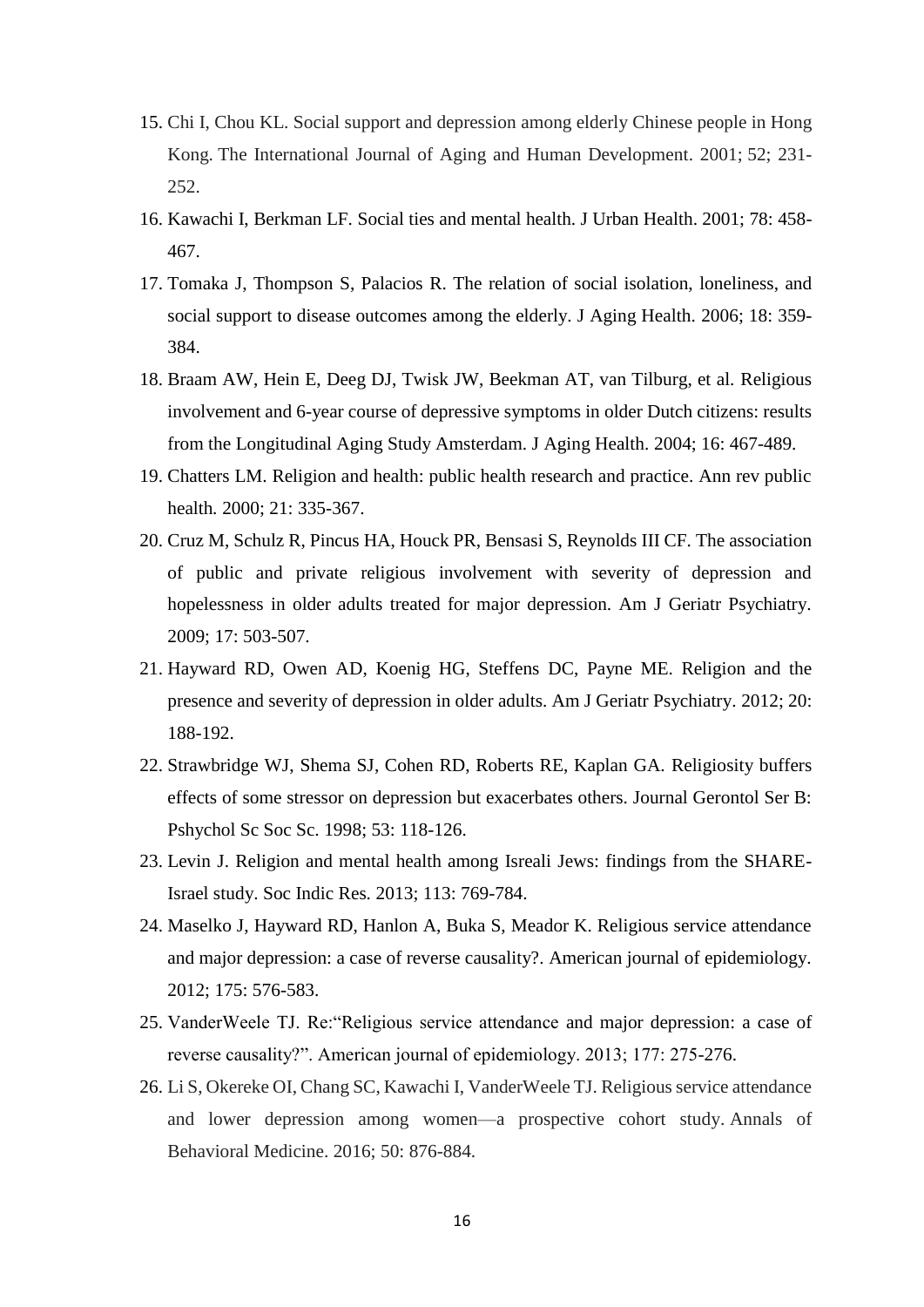- 27. Strawbridge WJ, Shema SJ, Cohen RD, Kaplan GA. Religious attendance increases survival by improving and maintaining good health behaviors, mental health, and social relationships. Annals of Behavioral Medicine. 2001; 23: 68-74.
- 28. Van Voorhees BW, Paunesku D, Kuwabara SA, Basu A, Gollan J, Hankin BL, et al. Protective and vulnerability factors predicting new-onset depressive episode in a representative of US adolescents. Journal of Adolescent Health. 2008; 42: 605-616.
- 29. Norton MC, Singh A, Skoog I, et al. Church attendance and new episodes of major depression in a community study of older adults: the Cache County study. J Gerontol B Psychol Sci Soc Sci. 2008; 63: 129-137.
- 30. VanderWeele TJ. Religion and health in Europe: cultures, countries, context. European journal of epidemiology. 2017; 32: 857-861.
- 31. Börsch-Supan A, Brandt M, Hunkler C, Kneip T, Korbmacher J, Malter F, et al. Data resource profile: The Survey of Health, Ageing and Retirement in Europe (SHARE). Int J Epidemiol*.* 2013; 42: 992-1001.
- 32. Prince MJ, Reischies F, Beekman AT, Fuhrer R, Jonker C, Kivela SL, et al. Development of the EURO–D scale–a European Union initiative to compare symptoms of depression in 14 European centres. The British Journal of Psychiatry. 1999; 174: 330-338.
- 33. Castro-Costa E, Dewey M, Stewart R, et al. Ascertaining late-life depressive symptoms in Europe: an evaluation of the survey version of the EURO-D scale in 10 nations. The SHARE project. Int J Methods Psychiatr Res*.* 2008; 17: 12-29.
- 34. United Nations Educational, Scientific, and Cultural Organization (UNESCO). International Standard Classification of Education ISCED 2011. Montreal, Quebec. Canada: UNESCO Institute for Statistics; 2012.
- 35. Johnson DR. Alternative methods for the quantitative analysis of panel data in family research: Pooled time-series models. J Marr Fam*.* 1995; 57: 1065-1077.
- 36. Allison PD. Fixed effects regression models. Thousand Oaks, California (CA): Sage Publications; 2009.
- 37. Gunasekara FI, Richardson K, Carter K, et al. Fixed effects analysis of repeated measures data. Int J Epidemiol. 2014; 43: 264-269.
- 38. Norris P, Inglehart R. Sacred and secular: Religion and politics worldwide. Cambridge University Press; 2011.
- 39. Hackney CH, Sanders GS. Religiosity and mental health: a meta-analysis of recent studies. J scientific study of religion*.* 2003; 42: 43-55.